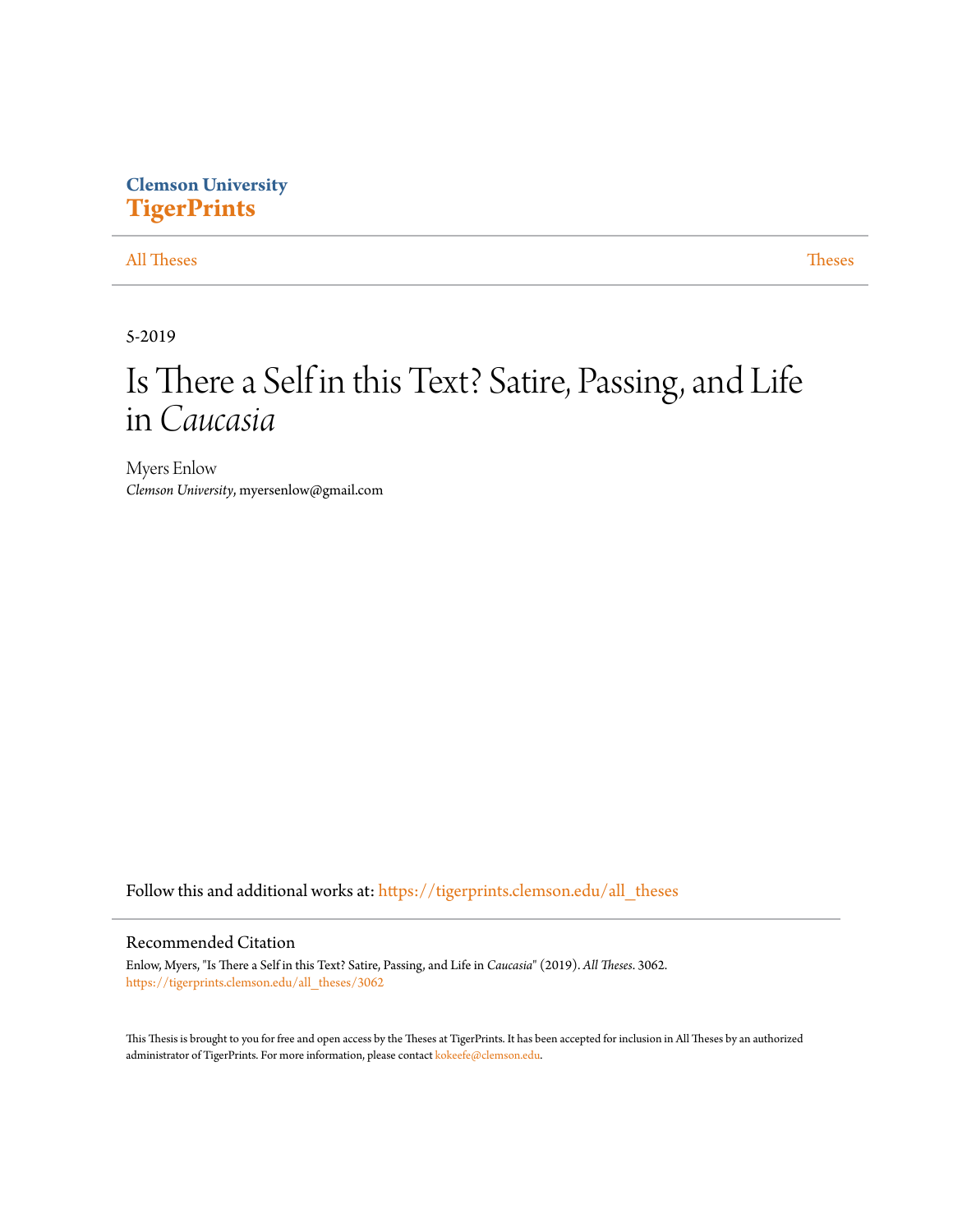## IS THERE A SELF IN THIS TEXT?

## SATIRE, PASSING, AND LIFE IN CAUCASIA

A Thesis Presented to the Graduate School of Clemson University

In Partial Fulfillment of the Requirement for the Degree Master of Arts English

> by Myers Addison Enlow May 2019

Accepted by: Dr. Erin M. Goss, Committee Chair Dr. Kimberly Manganelli Dr. Michelle Smith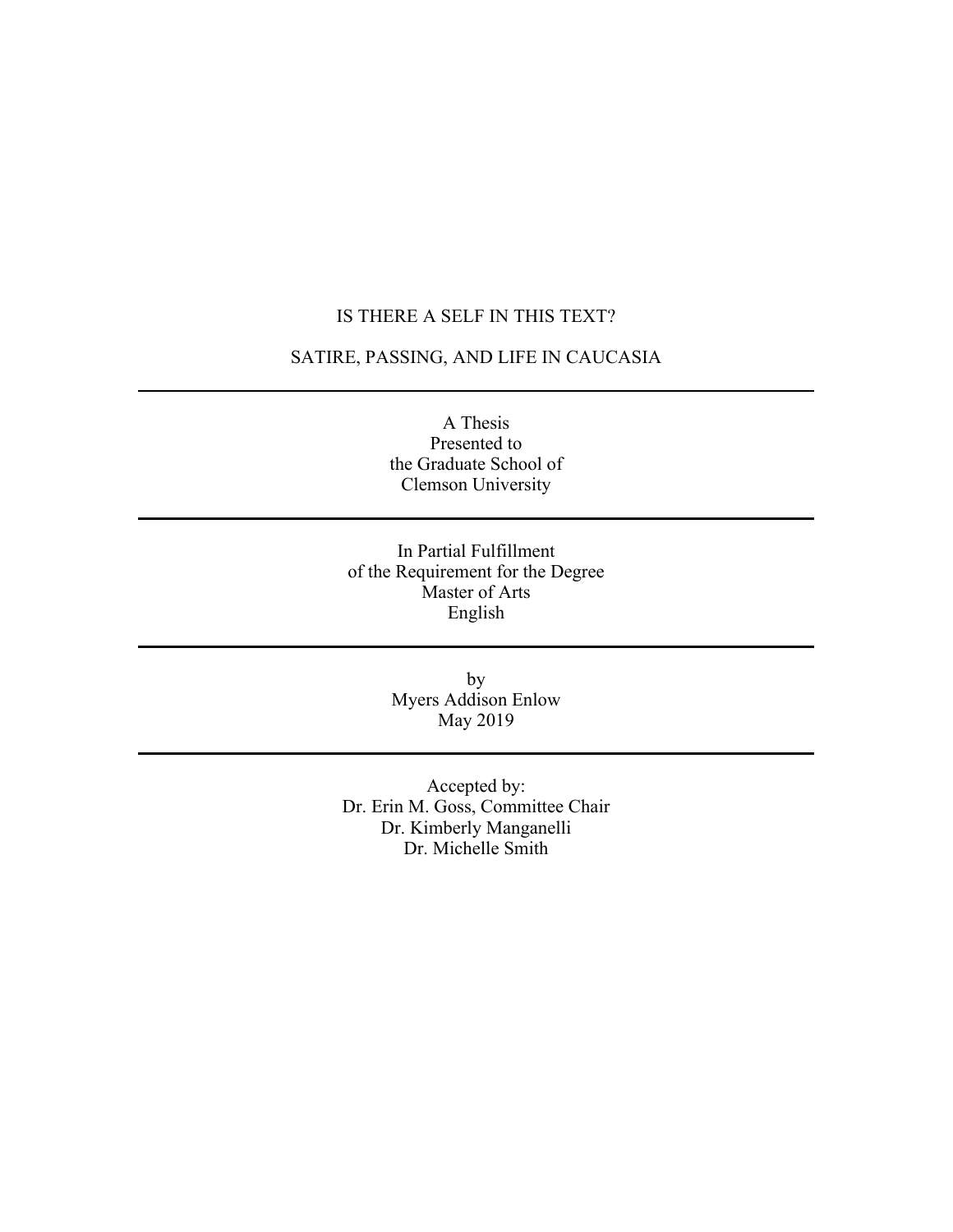#### ABSTRACT

In this paper, I explore the ways in which Danzy Senna's *Caucasia* exposes the racism of the American Dream through use of a satirical passing narrative. I draw on the existing scholarship surrounding satire and traditional passing narratives and apply it to Senna's work to analyze the ways this novel differs from traditional passing narratives to comment on the absurdity of white desirability and the racial binary. Specifically, I look at Caucasia as a location that the main characters—biracial Birdie and Cole Lee; their white mother, Sandy; and their black father, Deck—must inhabit. This depiction of an all-white space the characters are forced to continually live in informs their racial identities and desires, which leads to a double consciousness within the narrator, Birdie. Ultimately, Senna's satire illuminates the double consciousness African Americans and biracial individuals embody because of America's fixation on the white, American Dream that manifests itself as life in Caucasia.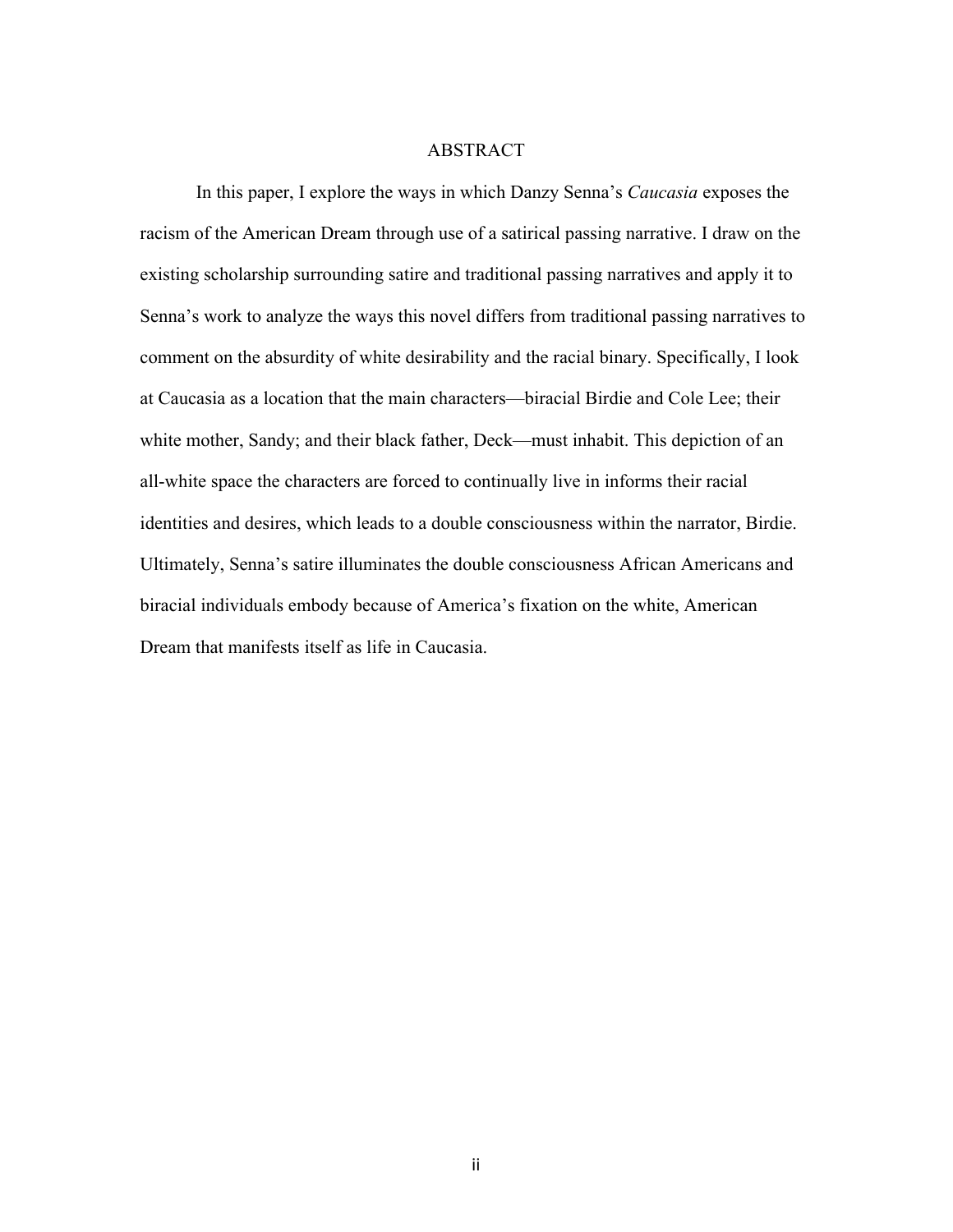Danzy Senna's *Caucasia* (1998) exposes the American Dream's racism by satirically representing race, specifically racial passing, through Birdie and Cole Lee's coming of age as biracial children during the 1970's Black Power Movement in Boston, Massachusetts. Traditionally in passing narratives, like Nella Larsen's *Passing* and Fannie Hurst's *Imitation of Life*, the centrally figured black/white woman portrays a tragic mulatta: a "mixed race wom[a]n in American literature and culture who typically meet[s] [a] bitter fate for their transgressions of the color line" (Harrison-Kahan 19). Rather than creating a tragic ending for her mixed-race characters, however, Senna leaves readers speculating about the ambiguous future of Birdie and Cole Lee. Before reaching a hopeful future with her sister, Birdie passes as Jesse Goldman, a Jewish girl, in order to escape the FBI and travel to fictitious "Caucasia" with her mother, Sandy. Birdie's Jewish identity puts her in opposition to her black identity and allows her to move virtually undetected through the nearly entirely white world that she occupies in rural New England and upstate New York. Even though her invisibility grants her and her mother safety from the FBI, Birdie feels the loss of her black self while living as Jesse. Attempting to ease her loss, Sandy tells her, "Jews weren't really white, more like an offwhite," and passing as Jewish is the closest she can come to remaining "black and still stay[ing] white" (Senna 140). Traveling through Caucasia for four years and eventually settling down in an embodiment of Caucasia, physically located in an undisclosed small town of New Hampshire, Birdie experiences and eventually rejects both the American Dream and her Jewish persona, which grants her a white identity, in favor of her black exterior and the identity she was forced to leave behind with Cole and her father, Deck.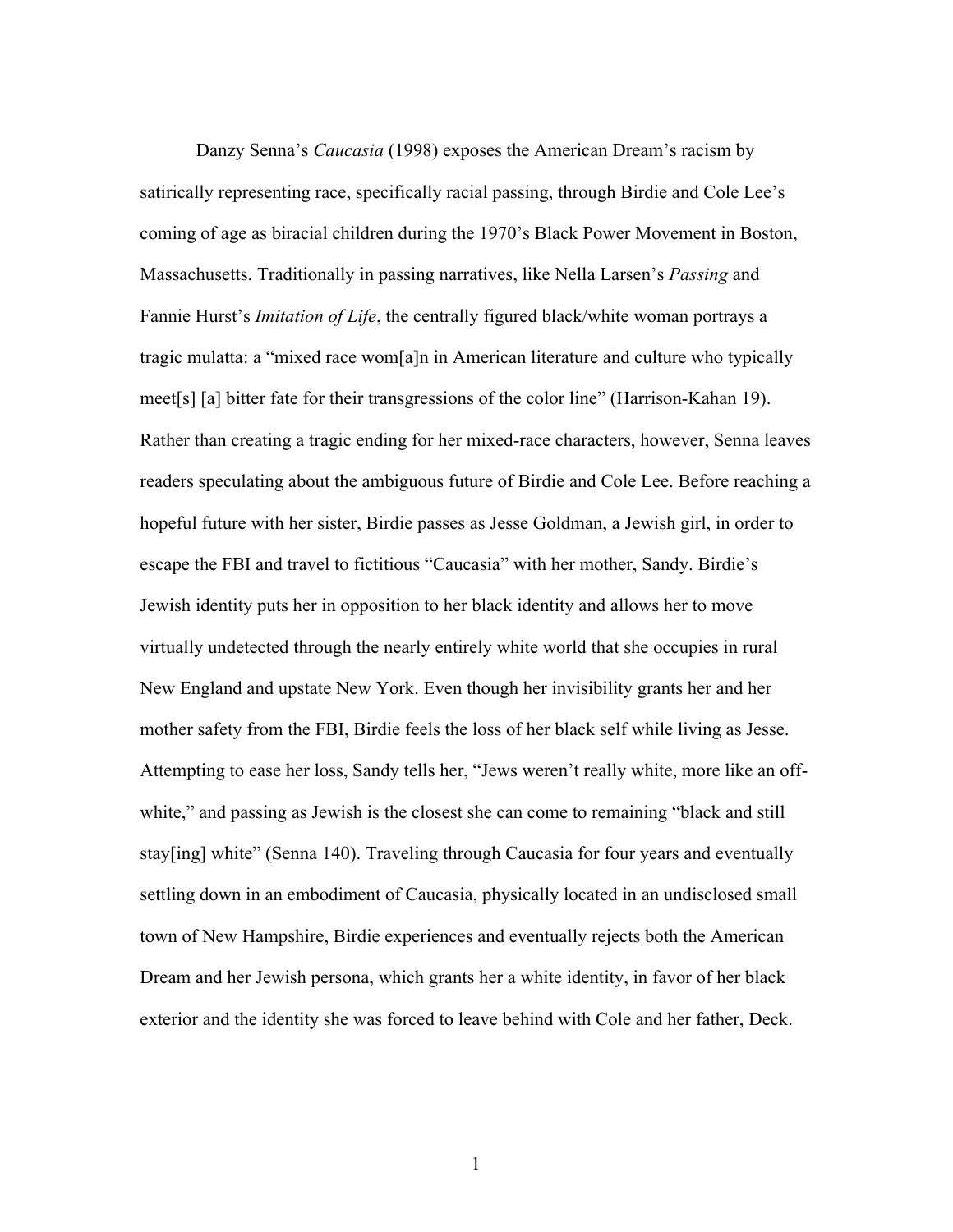Diverging from the traditional passing narrative's melodramatic genre and sensationalism through the use of satire and realism, Danzy Senna's *Caucasia* creates a new space for female characters and authors. Nella Larsen's *Passing*, Fannie Hurst's *Imitation of Life*, and Robert Penn Warren's *Band of Angels* are passing narratives that reanimate the "shocking" sensation narratives from the nineteenth century in which racial identity, especially African-American identity, was a secret to be uncovered. The aforementioned passing narratives are but three of many similarly melodramatic novels within the genre. In novels like these, the mulatta characters are cast as tragic, feminine figures, not fitting into the racially divided world that demands individuals be either black *or* white, never both. Forced to choose, these women often pass as white and marry white men to avoid slavery or undue hardship in life.

In contrast, biracial male characters are not typecast as tragic figures and are more often featured in satirical novels, such as Max Disher/Matthew Fisher in George S. Schuyler's *Black No More.* After undergoing a procedure to turn his skin white, Max marries a white woman, the daughter of a Knights of Nordica (white supremacist organization) leader, who rebuked his advances earlier based on his black skin. When she gives birth to his black child, Max admits to having had the procedure, and she accepts him despite his African-American heritage. Instead of the tragic ending that his female counterparts would face in the same situation, Max/Matthew is allowed a fortunate, and even hopeful, ending. The highly gendered conventions of traditional passing narratives demonstrate a partiality towards men in the depictions of characters and storylines. Moving away from a standard plot that submits biracial women to a tragic ending at the hands of white men, Danzy Senna, a biracial, female author, pens a satirical passing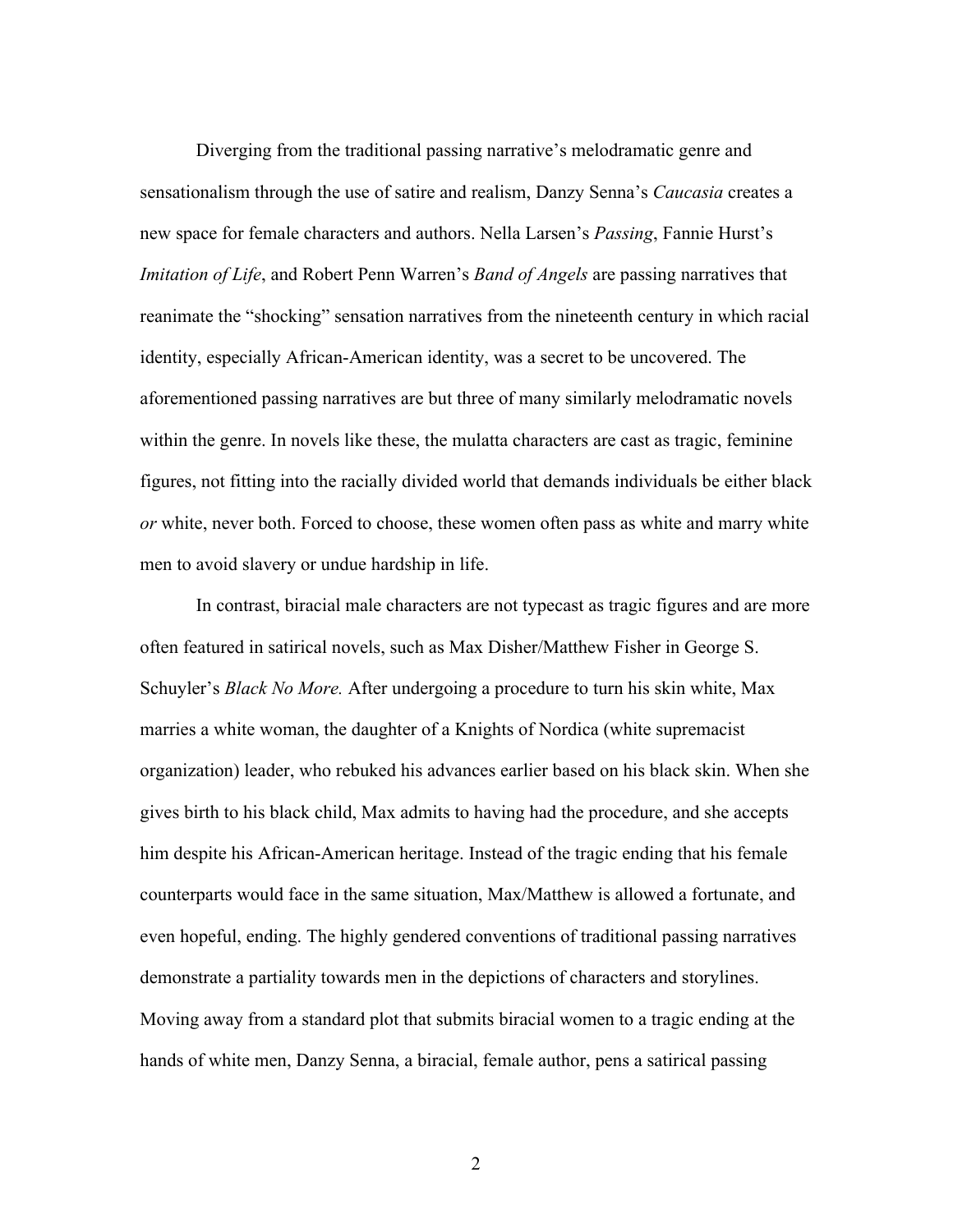narrative featuring a biracial young woman choosing her blackness over struggling to achieve the impossible American Dream by living a deceptive life in Caucasia.

While Danzy Senna does not classify *Caucasia* as satire, in an interview with Bertram Ashe for *Columbia: A Journal of Literature and Art*, she describes her love for satire and desire to see more women authors employ satire in their work. Senna goes on to say, "the way that I deal with satire…a lot of it is the inside jokes in *Caucasia* that nobody outside of my family and friends would get…It's almost making fun of people and types" (139-40). Particularly, Senna mocks the system that produces white, Anglo-Saxon, Protestant (WASP) individuals, such as Sandy, and others who classify themselves as white, to desire life in Caucasia and participation in the American Dream. By creating Sandy as the ideal Caucasia(n) inhabitant, Senna satirically comments on the type of person who desires life in Caucasia and the American Dream. Using definitions of satire outlined below together with Senna's admittance to making fun of people and types, I aim to show her use of satire to expose the American Dream in *Caucasia* the novel through Caucasia the place. Playing on the racial category "Caucasian" to name Birdie and Sandy's new residence "Caucasia" exposes Senna's satire of the American Dream as an aspirational fantasy for white people and an inaccessible mirage for people of color.

Senna's stance towards satire as making fun of people and types contributes to and complements the various ways scholarship debates what defines satire and similarly what may be identified as such. Though Dustin Griffin's *Satire: A Critical Reintroduction* emphasizes the eighteenth century, the definition still applies to Senna's twentieth-century novel: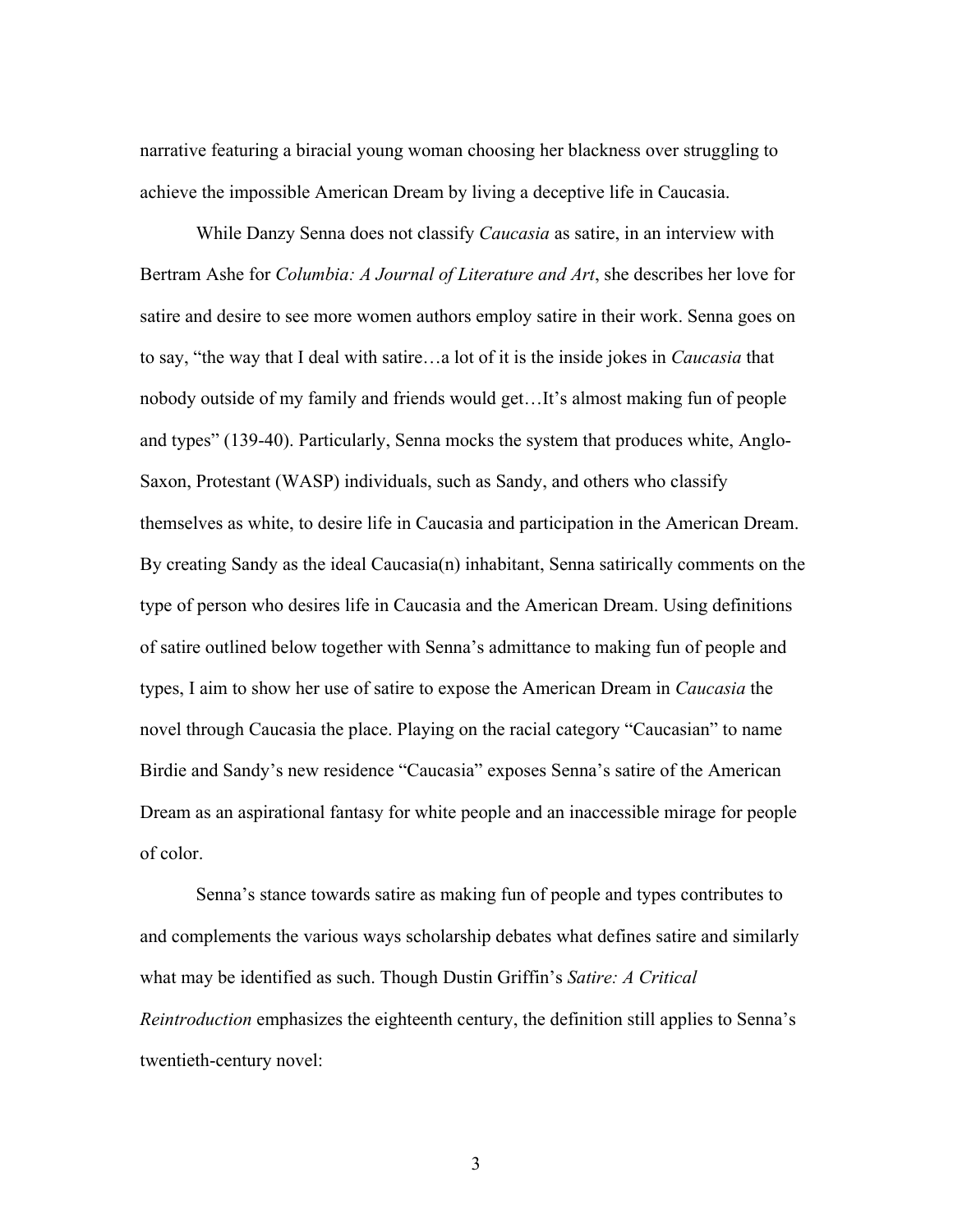[Satire] seeks to persuade an audience that something or someone is reprehensible or ridiculous…it engages in exaggeration and some sort of fiction. But satire does not forsake the 'real world' entirely. Its victims come from that world, and it is this fact (together with a darker or sharper tone) that separates satire from pure comedy. (Griffin 1)

Griffin's portrayal of victims coming from the world of satire echoes Senna's two-fold depiction of Sandy as victim—losing her husband and daughter—and mockery of her background and desire to live in Caucasia. In this regard, Birdie is also a victim who loses her father and sister even as she is caricatured in her passing role as Jewish Jesse. Transitioning towards modernism and responses to suffering that often include laughter, Jonathan Greenberg argues that satire is a "contradictory phenomenon in which its purported moralism or conservatism is conjoined with sadistic or anarchic desires" while also aiming to avoid sentimentality (xiv). Quoting Richard Rorty's *Contingency, Irony, and Solidarity*, "anything can be made to look good or bad by redescribing it," Greenberg asks: "what else is satire but a way of redescribing things in order to make them look bad?" (9). More simply, Stephen Kercher's *Revel With A Cause: Liberal Satire in Postwar America* use of satire refers "specifically to forms of humorous expression that, by definition, deploy irony to criticize vice and raise awareness" (1). Turning towards satire specifically from an African-American lens, Ali Brox claims the satiric target is "a society that forces an entire race of its citizens to view the world from the eyes of others" (20). For Brox, satire aims to teach a lesson by pinpointing a cultural problem and proposing a way to fix it. Satire's various interpretations, from the eighteenth century to twentieth century, offer a fresh approach to Danzy Senna's *Caucasia*. Specifically, using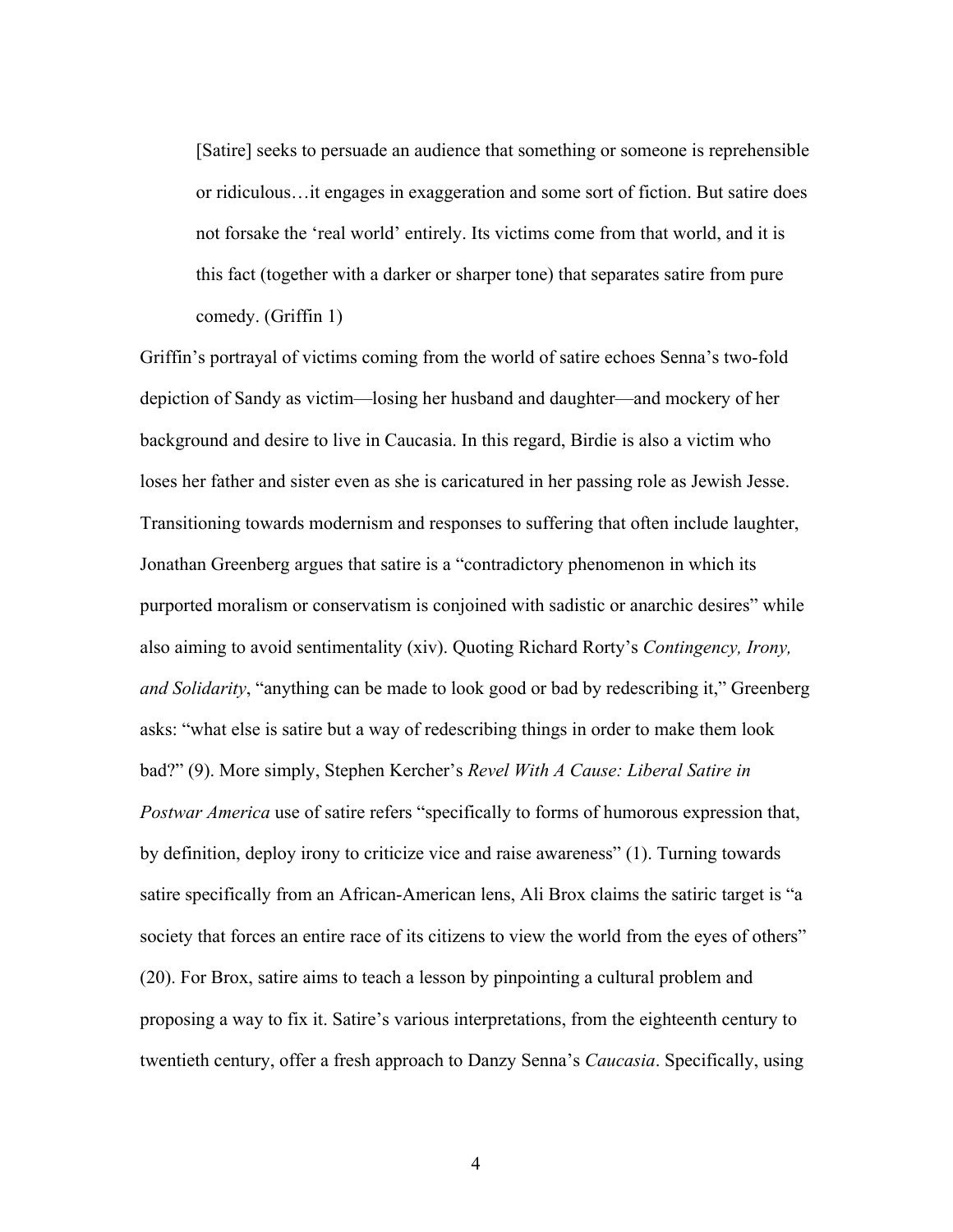Brox's African-American lens when recounting Senna's critique of the American Dream creates a new space in scholarly conversation to examine passing narratives in the genre of satire.

Thinking of Senna's novel as a satire of the American Dream as well as a passing narrative allows room to consider much of the criticism written on *Caucasia* which concentrates exclusively on labeling and reading it as a non-traditional passing novel. Lori Harrison-Kahan claims that Senna's novel reinvents the passing narrative by complicating a vision of whiteness; by making Birdie "pass for a specific kind of white," Senna represents whiteness not as a monolithic category but as a more nuanced plurality of identities (21). Scholars have interpreted Senna's portrayal of Birdie in many ways, from Ralina Joseph's account of Birdie as "the sad race girl" trapped in between the barriers of blackness and whiteness (67) to Brenda Boudreau defining Birdie's white body as "stripped of the agency to define herself" (60). Focusing on the role race plays throughout, Kathryn Rummell claims the novel reflects "a late twentieth-century perspective on racial identity" (1), while Daniel Grassian asserts that *Caucasia* depicts race as "performative and considers the possibilities for its gradual effacement" (321), and Habiba Ibrahim explores how mixed-race bodies are "marginalized according to their roles as signifiers of racial difference" (155). Most unusual is Reginald Watson's account of Sandy Lee, the white mother, as a new tragic mulatta figure who severs the connections with her white family for her new black/mixed-race family and is thus forced to "go backward on the ladder of their social climb" (102). The majority of the criticism covers the racial passing in *Caucasia* and the updates Senna has made to the traditional passing narrative, such as the time period and Birdie passing as specifically Jewish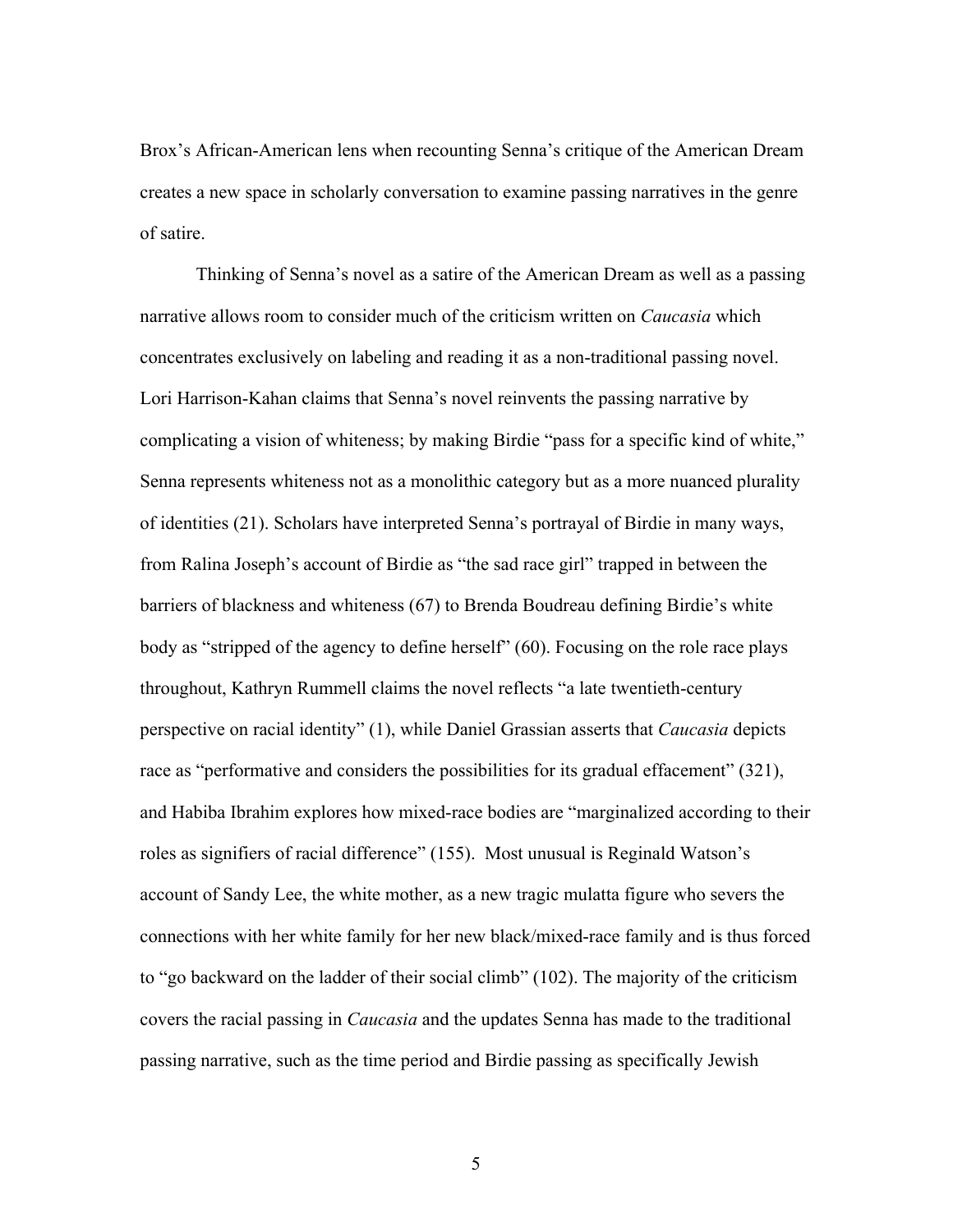instead of generically white. However, there is a gap in criticism's focus on how Caucasia functions as a fictitious place perpetuating the American Dream and requiring the act of passing as white to enter. Filling this gap involves looking specifically at how Birdie's act of passing grants her access to Caucasia, the fictional location and aspiration of the American Dream, while living in New Hampshire. Through the lens of satire, Senna calls out this dream and those who not only perpetuate it, but aspire towards obtaining it, as racist and structurally limiting, even despite its pretense of openness and availability to all.

Giving voice to biracial adolescence, Senna's variation of the passing novel allows Birdie to satirically narrate her coming of age story through her Caucasia(n) journey through the white washed American Dream. Caucasia physically functions as a parody of a predominantly white, unidentified town in New Hampshire to which Birdie and Sandy move. At the same time, Caucasia is a euphemism for the whole United States, as Birdie's journey with her mother situates her in predominantly white spaces that require her blackness to be erased. Additionally, Caucasia is a fictional backdrop for white individuals who aspire to, or believe they have already attained, the American Dream. Unlike her much darker sister Cole, Birdie's position on the color line grants her access to the American Dream. Centuries of white male privilege positions the dream as achievable only by white, heterosexual men and, by extension, their white wives and children. Birdie's persona as Jewish admits her to Caucasia's American Dream because of her pale skinned, blonde-haired, blue-eyed mother's presence and the pretense of her darker-skinned, Jewish father's absence. Introduced to life in the American Dream by Sandy's desire for "a home surrounded by good country people" and the "salt of the earth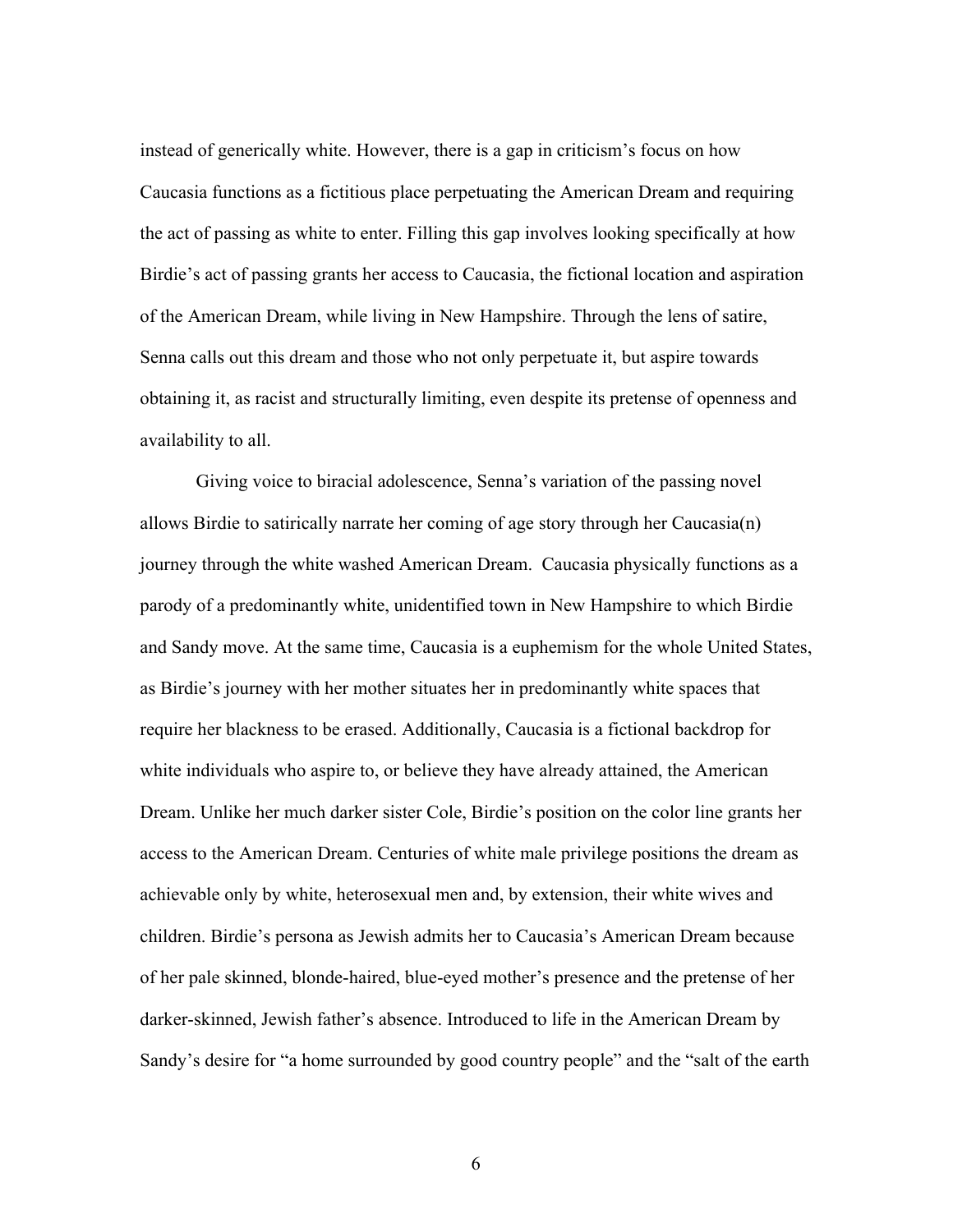in its raw, unadulterated form," Birdie quickly learns the access her pale skin affords her and her mother (Senna 141). Sandy never has issues finding work tutoring children or as a sociology professor's research assistant, and her lack of references does not matter because "she was white, she was clearly educated" (Senna 137). Sandy secures a permanent rental on the white, upper-class Marshes' property because they can see that Sandy "spoke their language" (Senna 149). Sandy's white womanhood allows her to easily secure a job and residence in Caucasia, New Hampshire, as the residents equate her whiteness with the American Dream. These illustrations of Sandy and Birdie's white exterior granting them easy entrance to life in Caucasia sets up Senna's portrayal of the white, racist American Dream.

*Caucasia* shows through satire that meritocracy is a myth and that whiteness is actually the key to achieving the American Dream. In Stephen McNamee and Robert Miller Jr.'s image of the American Dream, "Presumably, if you work hard enough and are talented enough, you can overcome any obstacle and achieve success. According to the promise implied by the American Dream, you can go as far as your talents and abilities can take you" (McNamee and Miller 1). However, the promise that the American Dream can be obtained by anyone willing to work hard is deceitful—the American Dream can only be obtained by white individuals. African Americans and biracial persons unable to pass are incapable of securing the American Dream due to the fortified inequality between people of color and whites. Therefore, rather than talents and abilities granting access to the American Dream, the requirement is whiteness. Credited with coining the term in his 1931 book *The Epic of America*, James Adams writes of an American Dream "in which life should be better and richer and fuller for every man […]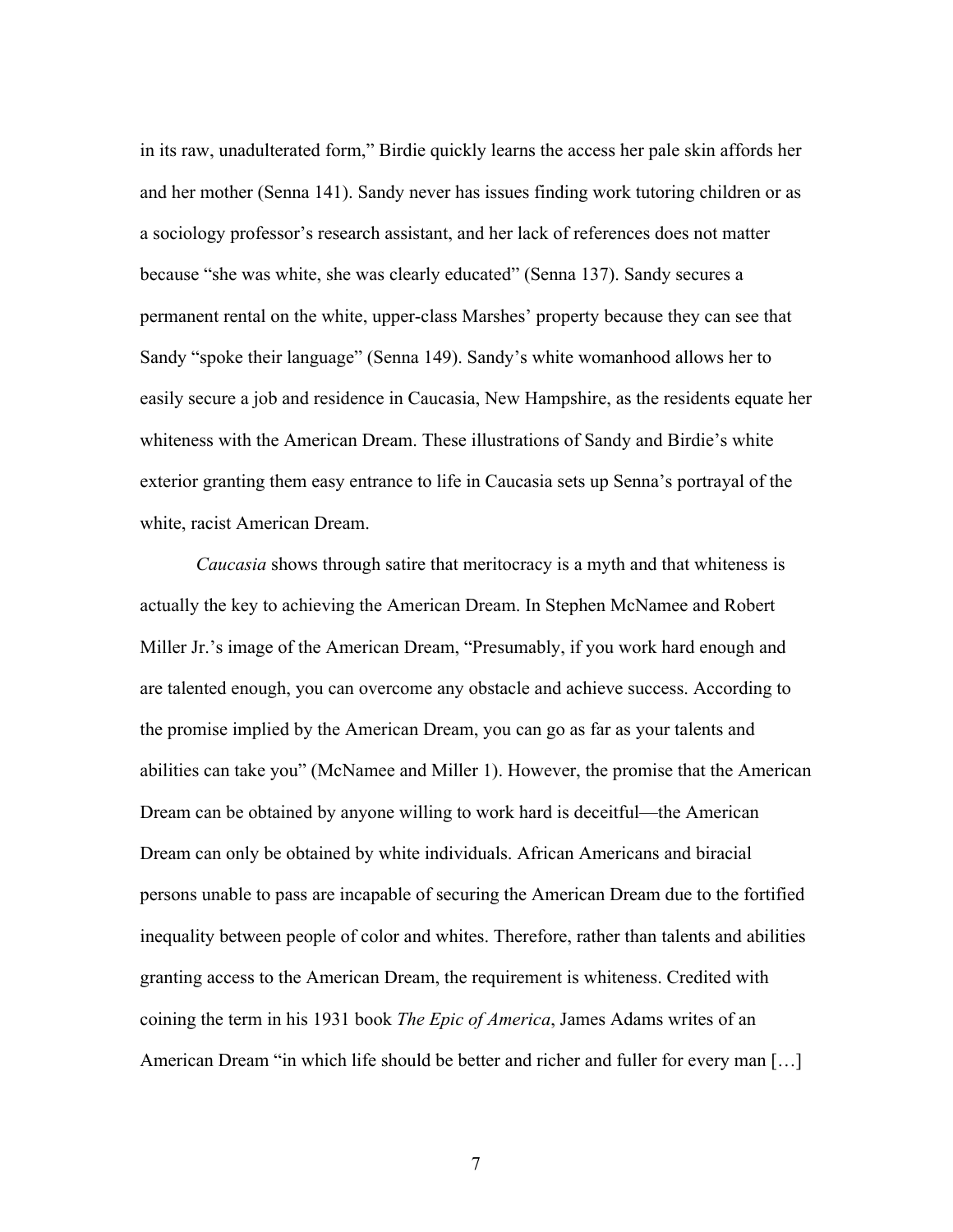a dream of a social order in which each man and each woman shall be able to attain to the fullest stature of which they are innately capable, and be recognized by others for what they are, regardless of the fortuitous circumstances of birth or position" (Adams 404). Through her satire, Senna exposes these interpretations of the American Dream as only applicable to white men. Sandy may appear to achieve the American Dream by being able to secure jobs and housing due to her race, but her gender does not allow her to fully access the success (i.e. money) that the American Dream affords white men. Senna's casting of Sandy's inability to earn a substantial amount of wealth, despite being able to trace her lineage back to Cotton Mather and growing up in Harvard Square, exposes the sexist aspect of the American Dream in addition to the racist aspect. However, race is Senna's key theme in mocking the American Dream.

Traditional passing narratives, such as Nella Larsen's *Passing* and Fannie Hurst's *Imitation of Life*, give their characters a recognition of their blackness and a desire to exchange it for whiteness. However, Senna creates a setting where Birdie is unaware of her racial identity growing up due to her mother homeschooling her and Cole. Before learning to be white and entering Caucasia, Birdie learns to be black by attending the allblack Nkrumah School. Forcing Birdie to come to terms with her biracialism by fully experiencing both her black self and her white self, Senna brings double-consciousness to the forefront. From the beginning of the novel Birdie views the world from the eyes of her sister, seeing Cole "as the reflection that proved [her] own existence," and imagining Cole's face as her own (Senna 5). The assumption that her own characteristics were those of her sister soon becomes a false realization once Birdie enters Nkrumah. No longer able to look to Cole to prove her existence and as a reflection of her own appearance, racial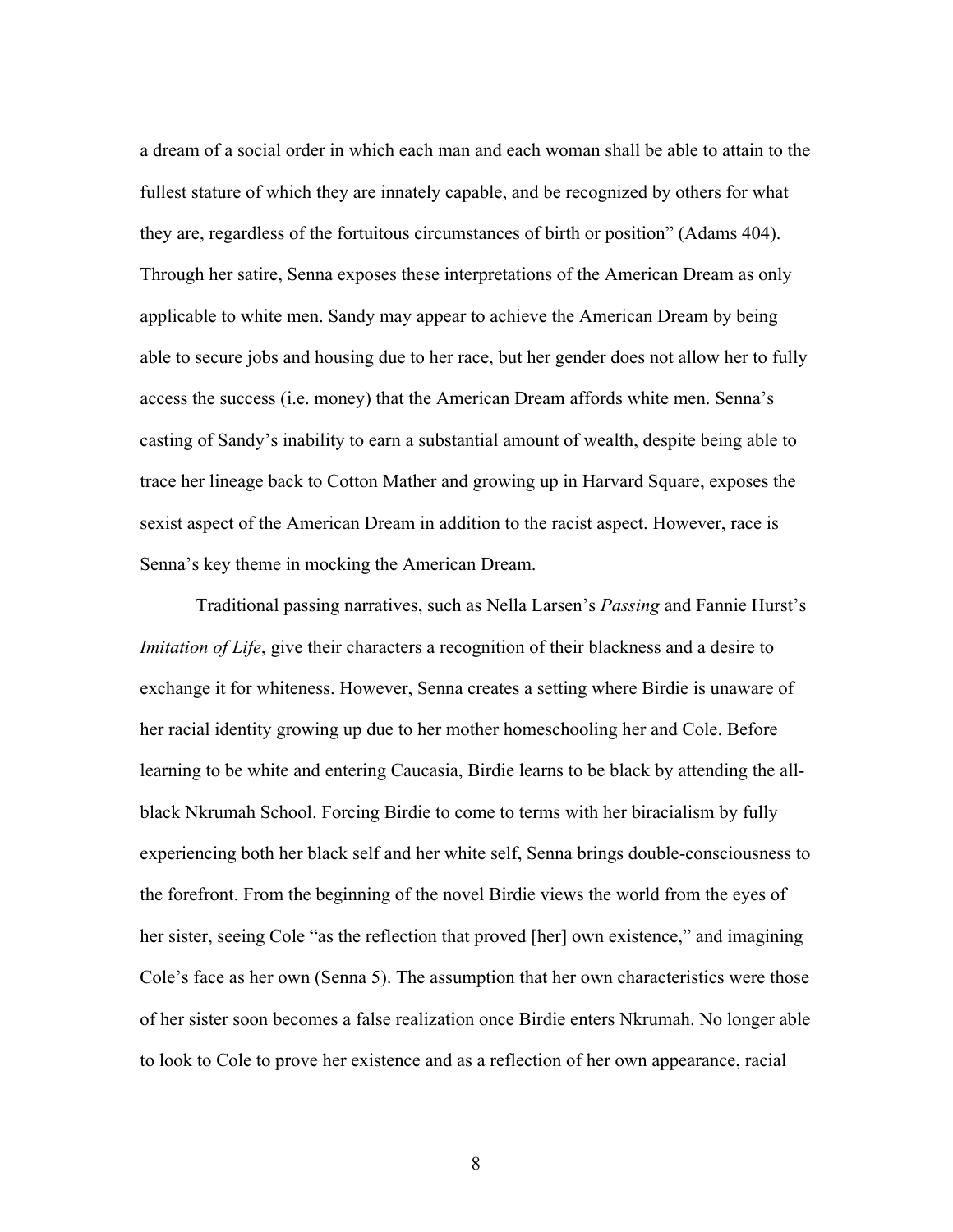categories suddenly become something Birdie has to learn to fall into. Birdie seeing herself through her sister's black eyes and reinforcing her own blackness contrasts W.E.B. Du Bois's double consciousness theory. Du Bois claims the African American is "gifted with second-sight" which creates a "sense of always looking at one's self through the eyes of others" and causes "one [to] ever feel his twoness,— an American, a Negro" (Du Bois 3). Essentially, black individuals are forced to see themselves from the viewpoint of white Americans, causing a conflict within themselves that produces selfdoubt about the availability of both an African and an American identity. Viewing themselves through the eyes of white Americans, black individuals come to believe their lack of opportunity is due to their skin color and wish "to make it possible for a man to be both a Negro and an American" (Du Bois 4). Senna similarly uses double consciousness to create an identity conflict within Birdie, who doubts whether she can be either black or white, even as she wants to live as both. Except in the beginning when Cole and Birdie were homeschooled, playing in the attic, and speaking their made-up language of Elemeno, Birdie always has to choose to identify and present herself as black or white even though she is both black *and* white. Situating Birdie in a version of doubleconsciousness that rests on the choice of opposite identities is part of Senna's satirical commentary on the American Dream. Instead of creating her identity based on a white gaze, Birdie created her first identity based on an African-American gaze. Realizing she and Cole are more opposites than reflections of one another creates a discontentment within Birdie that she, unlike her sister Cole, will never be black enough for her father. Therefore, instead of measuring herself by an imagined white gaze that creates questions about whether she is American (white) enough, Senna's Birdie challenges white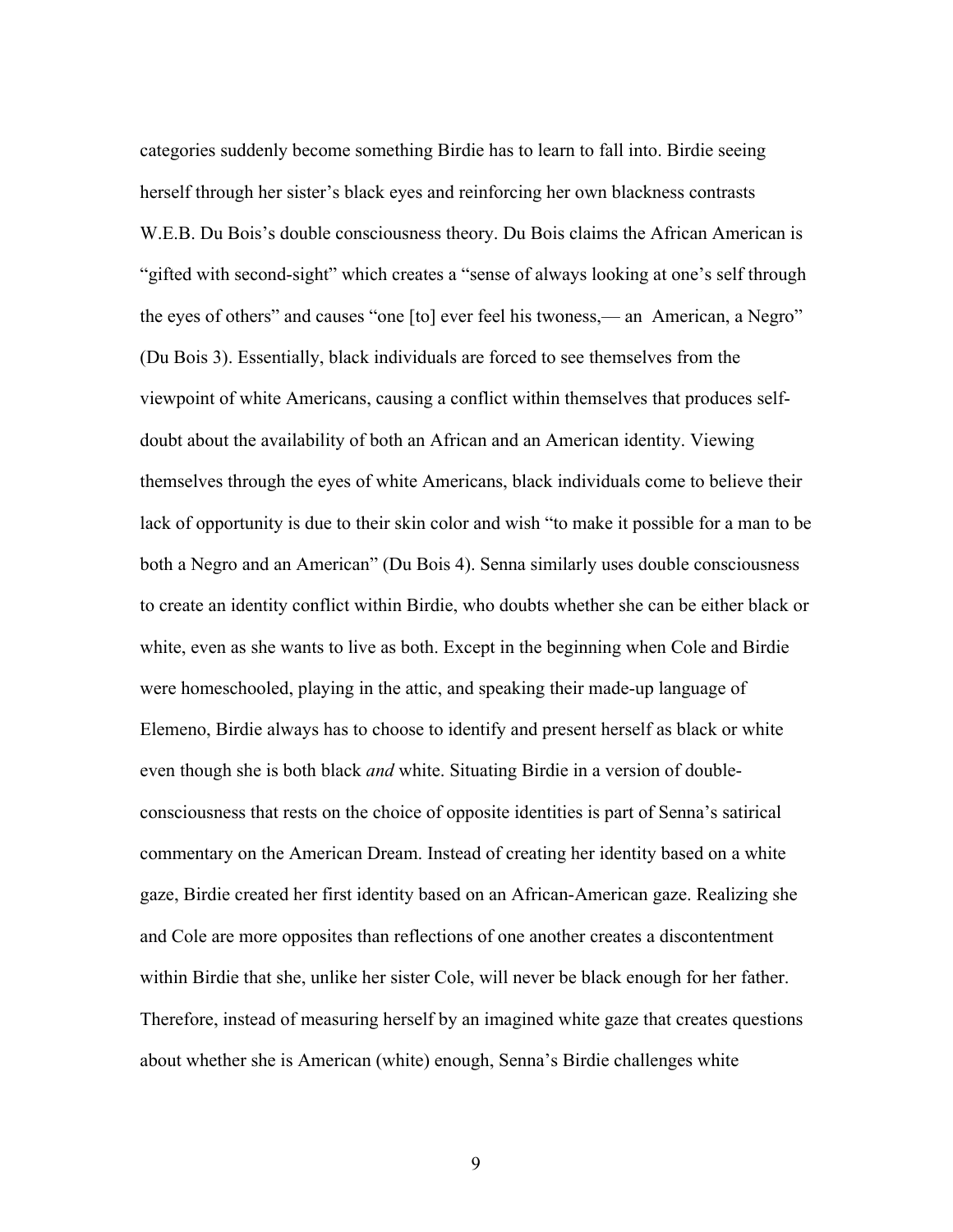desirability and positions herself in relation to a black gaze that leads her to wonder whether her identity can be black enough.

Casting a biracial young girl as the main character, Senna emphasizes the difficulty in navigating between two races during the 1970s in white America. Senna further expounds the difficulty through Cole's "cinnamon-skin" and "curly-hair" (Senna 5), racially coding her as black, like her father, versus Birdie's "straight hair, pale skin" and "general phenotypic resemblance to the Caucasoid race" racially coding her as white, like her mother (Senna 128). The difference from her sister forces Birdie to go through learning how to act black on her own. Though Cole stands up for her at the all-black Nkrumah School saying, "Birdie isn't white. She's black. Just like me," Birdie does not fit in and make friends until she styles her hair in braids, wears gold hoops, and changes her wardrobe to match the other students (Senna 48). On the other hand, Cole is made fun of by her peers for having ashy knees and given the nickname "'Miz Nappy'" due to her hair, but she still has friends because the other students never question her racial exterior as anything other than black. Switching up the stereotype and creating Birdie as a social outcast for being too white not only shows the opposite of Caucasia's American Dream in action but also shows Birdie's vulnerability to a drive to prove her blackness in order to fit in. Senna creates a mirror image, an oppositional reflection, of what life in Caucasia is like for those without white traits and characteristics.

Senna's choice to represent whiteness through a Jewish identity is a significant satirical interpretation of the American Dream's relationship with the color line as Birdie's pale skin is only white enough to enter Caucasia because of her mother and fictional dead Jewish father. Senna gives Birdie the ability to gain access to Caucasia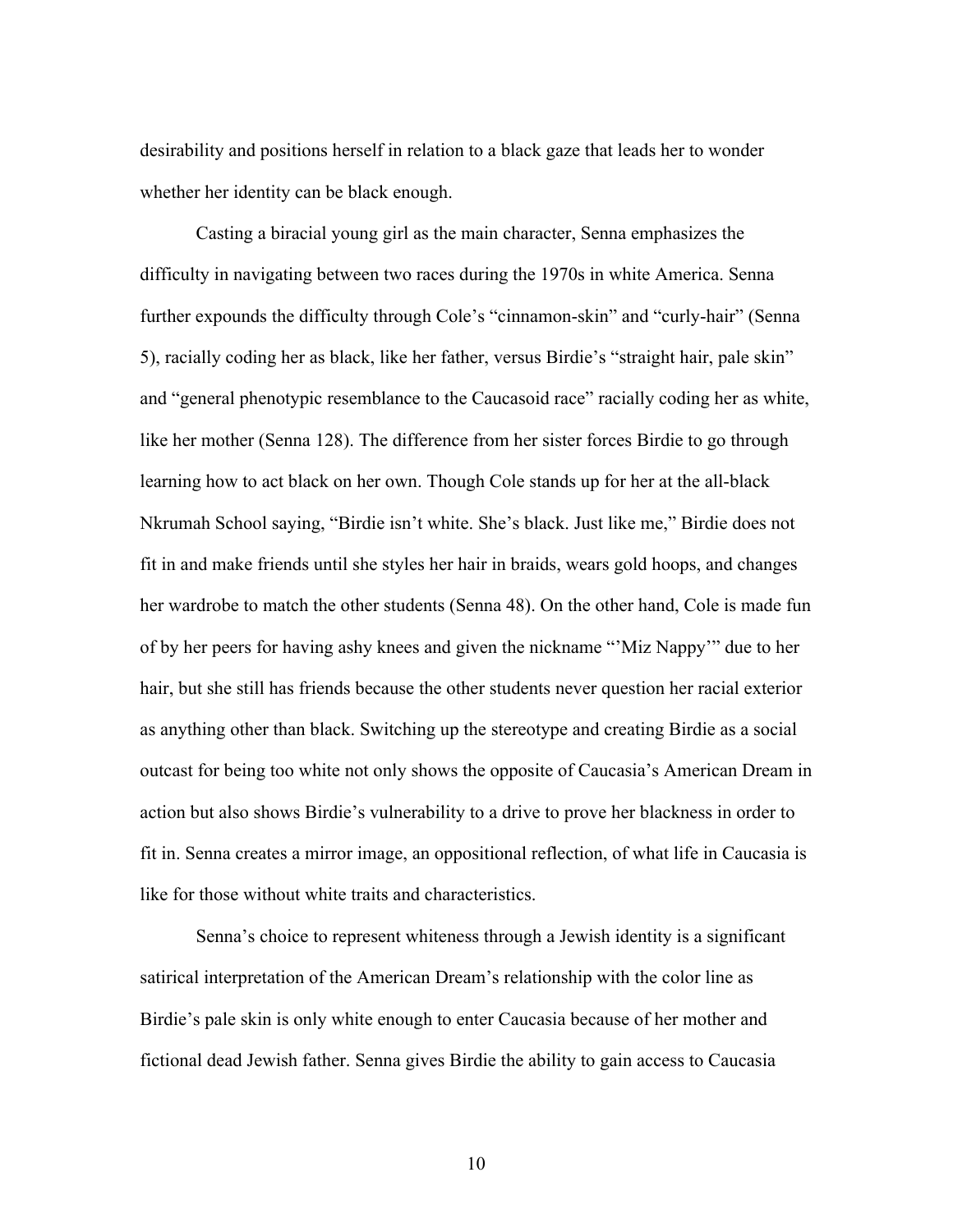because she passes for Jewish, even though the American Dream conceptually only accepts white, WASP individuals. Conclusively, the primary concern of the American Dream and Caucasia is where individuals fall on the color line instead of their true ancestry. Skin tone grants individuals' access to the American Dream in many novels, including Larsen's *Passing*. Senna takes the concept a step further by having Birdie pass as Jewish American instead of just white, an identity often aligned with a version of Anglo Saxon Protestantism that Birdie's mother will reject. Jewish individuals are seen by some, including Birdie's mother, as in between, not quite white but not black—exactly how Birdie fits within her biracial identity. The fact that Jewish Americans were historically allies of African Americans positions them closer to African Americans in Sandy's eyes: "'Tragic history, kinky hair, good politics,' she explained. 'It's all there'" (Senna 140). However, the history of Jewish Americans, in relation to both African Americans and to American whiteness, is also a history of aspiration to the American Dream, and a history that carries with it some of that dream's racist disavowal of blackness. Michael Rogin's *Blackface, White Noise: Jewish Immigrants in the Hollywood Melting Pot* discusses the fact that by the late 1800s entertainers on stage performing in blackface were predominantly Jewish. He states, "In turning white to black and back again, minstrelsy played with the process of identity change that transformed poor into rich, daughters into wives and mothers, and immigrants into Americans" (Rogin 49). In addition to transforming themselves into African Americans on stage, Jewish actors were transfigured into wealthier American citizens. Blackface gave Jewish players a foot in the door for theater performances but lead to other parts allowing the Jewish players to roleplay the American Dream lifestyle on stage. Therefore, the performance of blackface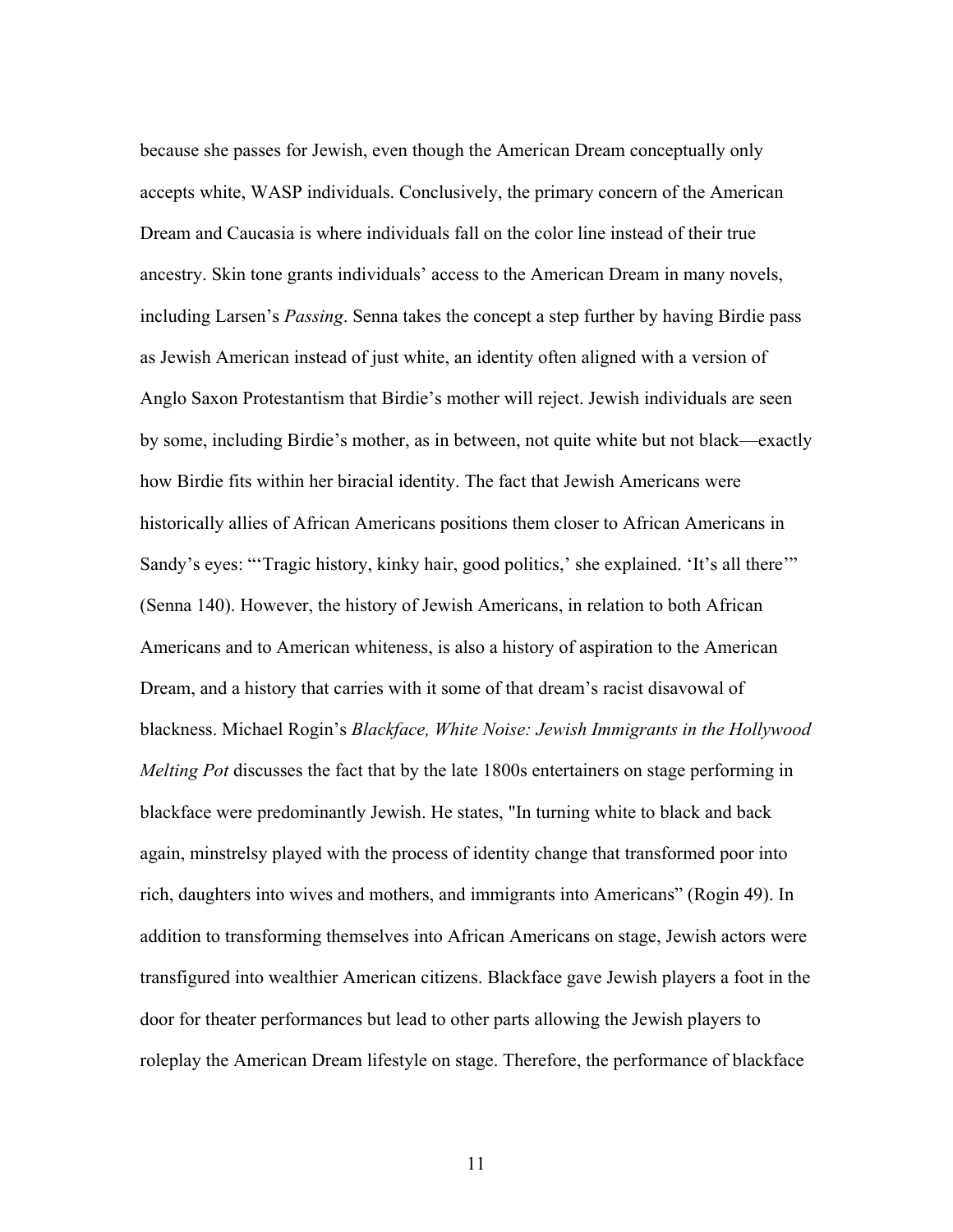allowed Jewish immigrants to experience the American Dream, despite it being only achievable and available through the theater. This caused blackface to reinforce the racial division, and "passed immigrants into Americans by differentiating them from the black Americans through whom they spoke, who were not permitted to speak for themselves" (Rogin 56). Performing blackface created a division between Jewish Americans and African Americans. White spectators aligned blackface Jewish performers more closely with white society, therefore giving them access to the American Dream. The opportunities of the American Dream rely on the degradation of some Other, most often African Americans, limiting and virtually obliterating the possibility of the American Dream being obtained by people of color.

In addition to the blackface Jewish performances Rogin explores, Michele Elam investigates "immigrant achievement and assimilation" as an American Dream framework that shows how passing as Jewish is a way to achieve the American Dream and closely align oneself with white America (759). Elam says, "Birdie's mother [is] attracted to the Jewish persuasion because Jews are persuasively associated with certain American myths of self-invention" (759). The American myth of self-invention Elam refers to is the American Dream. Going on to explain this self-creation as, "leaving behind the past and…finding the fresh green breast of a frontier in which to realize fully one's unfettered potential" echoes James Adams's invention of the term "American Dream" (Elam 759). Despite their history with minstrelsy, many Jewish individuals became friends with African Americans and vehemently opposed racial prejudice. Jewish individuals' identity with whites is positive, due to their blackface performances in the past, and positive with African Americans due to their opposition to racial prejudice and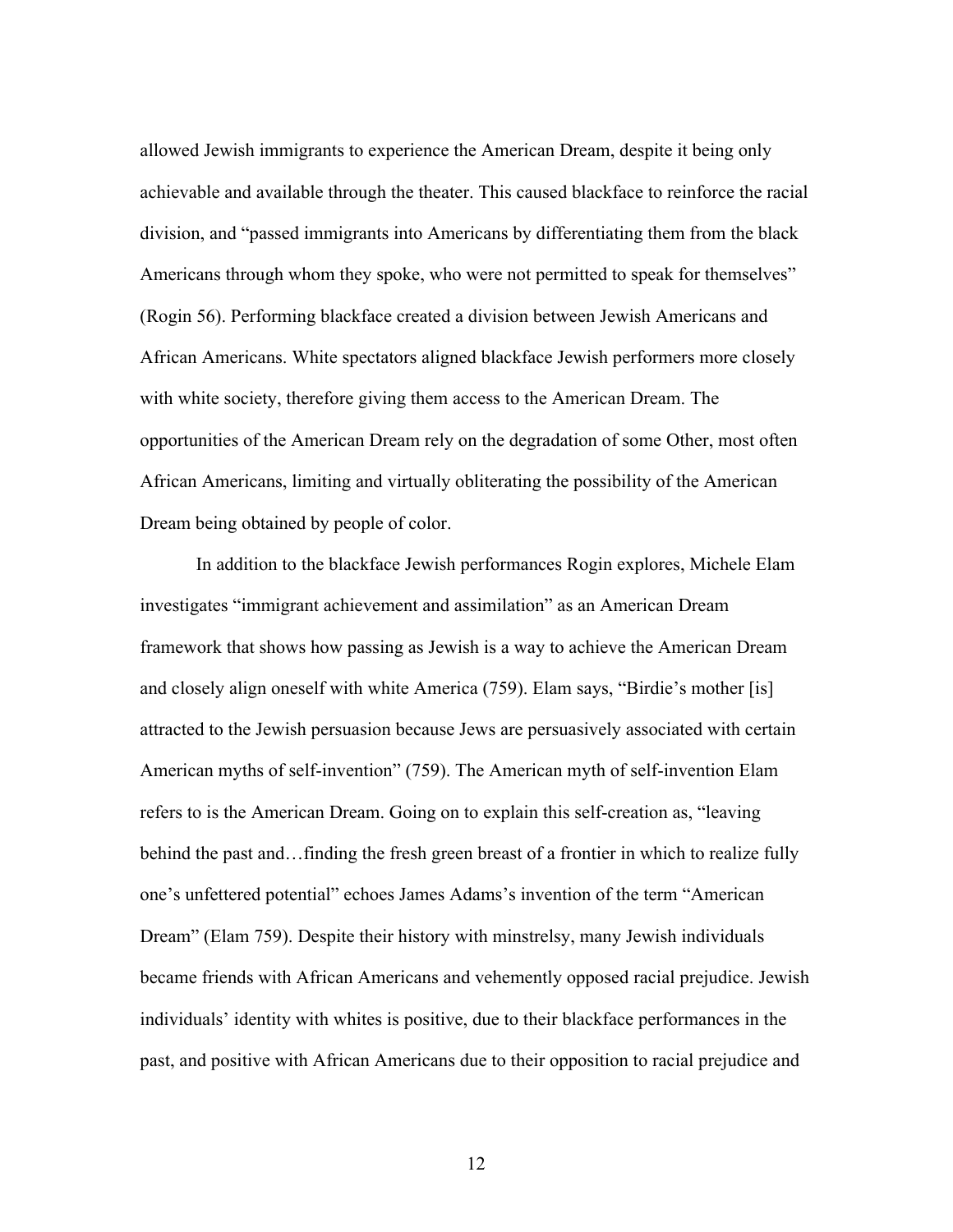commonalities with racism in Germany, creating a middle ground position that affords them benefits in both racial groups. Senna's choice for Birdie to pass as white through a Jewish identity is satirical in that she moves from being stuck between black/white Birdie to white/Jewish Jesse. Though this move seems somewhat lateral in its satirical depiction, it is a clear climb up the ladder towards achieving the American Dream in Caucasia.

Though Senna positions Birdie to achieve the American Dream by having her pass for white as a Jewish girl, she does not push her into the decidedly, perhaps simply white position of the white Anglo Saxon Protestant that her mother rejects. The WASP position remains associated for Sandy with her mother's blatant racism and blood lineage to Cotton Mather. Acknowledging Birdie's numerous passing choices, Sandy says, "You can be anything. Puerto Rican, Sicilian, Pakistani, Greek" but lands on Jewish (Senna 130). She then creates the background of Birdie's fictitious Jewish father, a "brilliant professor," paying homage to her own deceased father the Harvard Classics professor (Senna 130). Echoing Michele Elam, Sandy is attracted to the self-invention and hard work typically associated with Jewish immigrants. This attitude is further shown in her choice to live in "a town that offered the best of both worlds. It was made up mostly of poor farmers and trailer parks, the world she said she most admired. But it also sat near a university town, the world that could provide her with a job" (Senna 143). Sandy envisions herself an ally with people of color, specifically African Americans, since she married Deck and had two mixed-race daughters with him. However, her choices once she decides to settle down show different alliances. Picking a predominantly white town closely situated to a university and telling her daughter to pass as Jewish is supposedly a cover so the FBI doesn't find them, but it also resembles Sandy's life growing up and the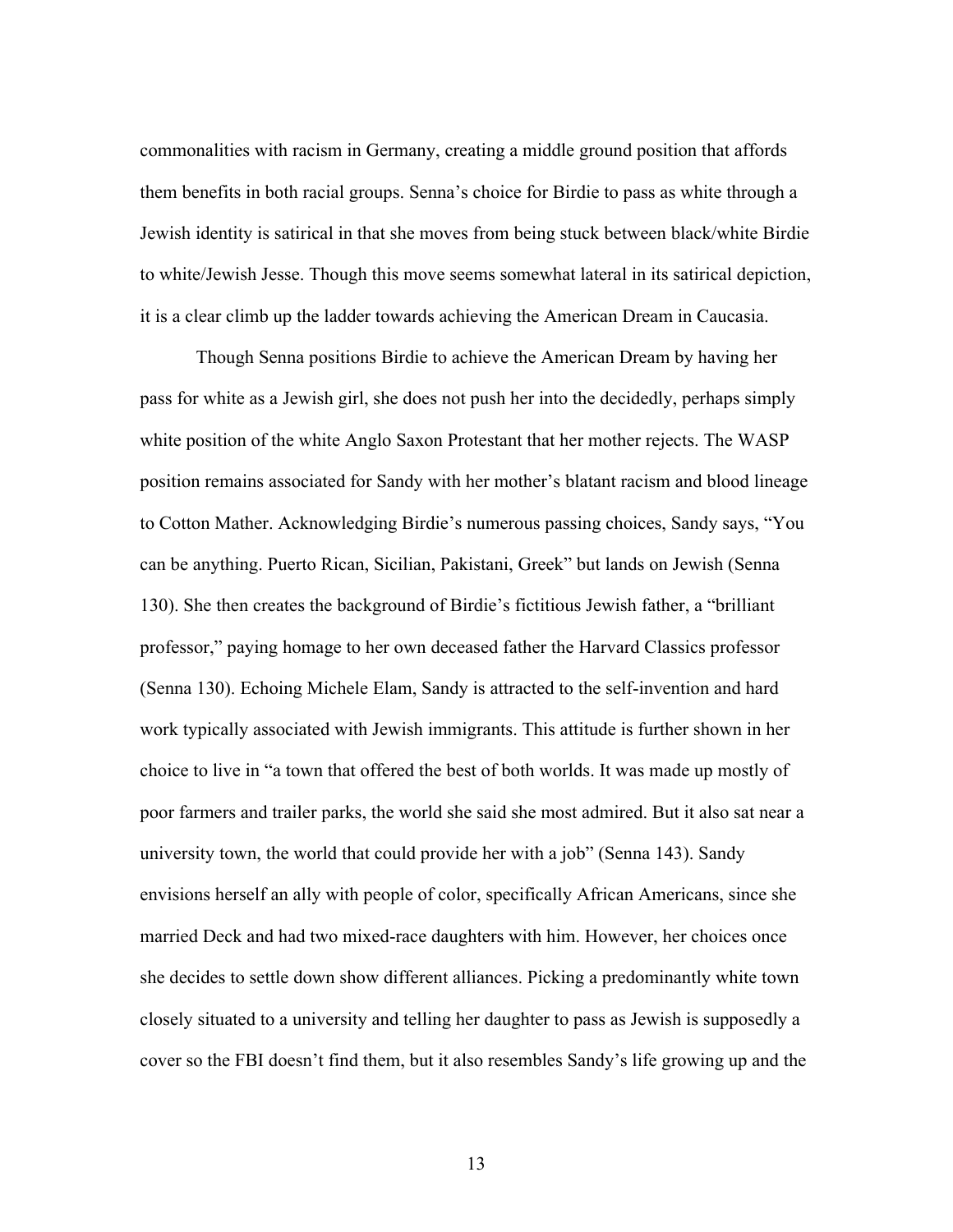life she would have if she married a white man. Sandy's character satirically portrays a "good white person" attempting to remain an ally to people of color while also encouraging her biracial daughter to present as white and successfully achieve the American Dream.

While Birdie is the narrator of *Caucasia* and her coming of age as a biracial child is a large component of Senna's satirical commentary on the American Dream, Sandy's character represents Caucasia's ideal citizen—she is a blue-blooded, white woman who grew up affluently with her Harvard professor father and socialite mother in Cambridge, Massachusetts. Sandy signifies Caucasia's ideal citizen because she was born into an upper-class family that had been living the American Dream for generations; however, she never had to climb a social ladder to earn her spot. In Sandy, Danzy Senna identifies a type of white person that Shannon Sullivan's *Good White People* (2014) describes more generally. Sandy repeatedly verbalizes her rejection of everything her lineage and upbringing stands for, yet she cannot escape her whiteness; nor does she attempt to do so. According to Sullivan, "Intra-white class biases might seem to have nothing to do with people of color," but just as Sandy's bias against her mother and ancestry shows, "they are one of the central ways by which middle-class white people avoid taking responsibility for and fighting against white privilege" (5). For instance, Birdie recalls, "My father liked to call my grandmother, jokingly, 'the last of a noble line,' referring to her heritage, which she never let us forget. But my mother called her 'the last, thank God, of an evil line' and drove us there only on special occasions" (Senna 24-5). Sandy may have escaped her upbringing's overt racism by marrying a black man and fighting for the cause alongside other people of color, but she classifies her mother along with other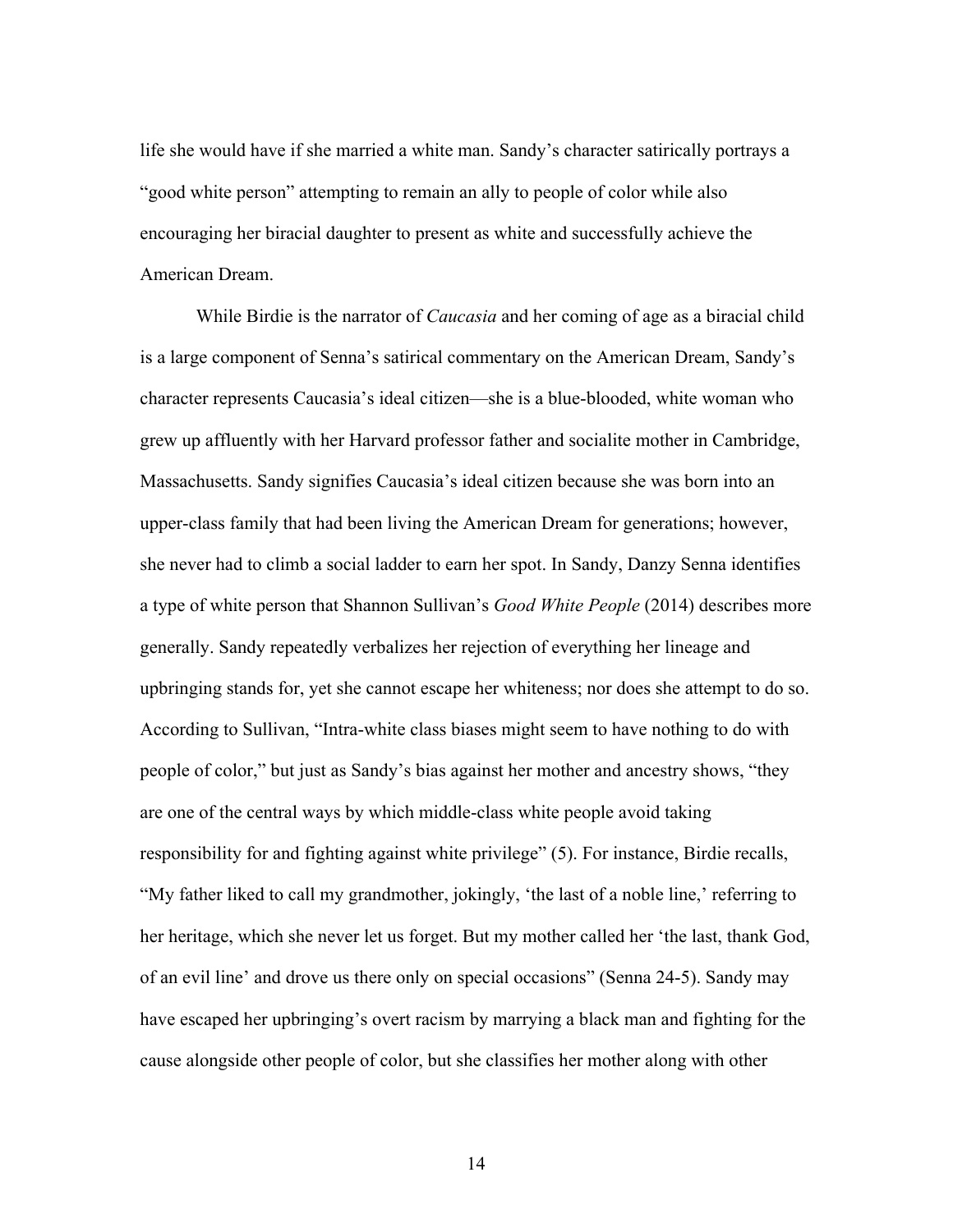upper-class WASPs as subordinate to good white people like herself. By creating such a distance between her mother and herself, Sandy attempts to demonize her in a way that positions Sandy as incapable of her racist extremity and automatically situates herself above her mother. However, Sandy makes a list of "How to Spot a Real Wasp" and according to Birdie, "grudgingly admitted to being a real Wasp" (Senna 154). One of Sandy's rules is, "the harder a Real Wasp tries to reject his social caste (e.g., joining a Tibetan monastery, marrying a Jew or Negro, giving all of his money to the Moonies), the more authentically Waspy he becomes" (Senna 154). While demonizing her own mother for being a WASP, Sandy labels herself as one and even gives herself a place on the list. Rather than accepting and claiming her heritage of white supremacy as a way of working away from it, Sandy simultaneously disassociates herself with every aspect of it through her language while retaining remnants such as the large painting of Cotton Mather on her wall and confession of being born a WASP. Cotton Mather, most famously known for his involvement in the Salem witch trials, also held a position as New England Puritan minister and earned his degree from Harvard where his father served as the president. Seemingly a sardonic way of proving to her family she is not a racist, it also functions as Senna foreshadowing Sandy's underlying desire to go back to her American Dream in Caucasia.

Senna explores the concept of the American Dream as achievable by only white individuals through Sandy's various relationships and economic statuses, showing that, regardless of Sandy's specific situation, her whiteness bolsters her success. Shannon Sullivan claims white liberals and avowed white supremacists are not as different as white liberals believe and insist they are, especially because they both come from the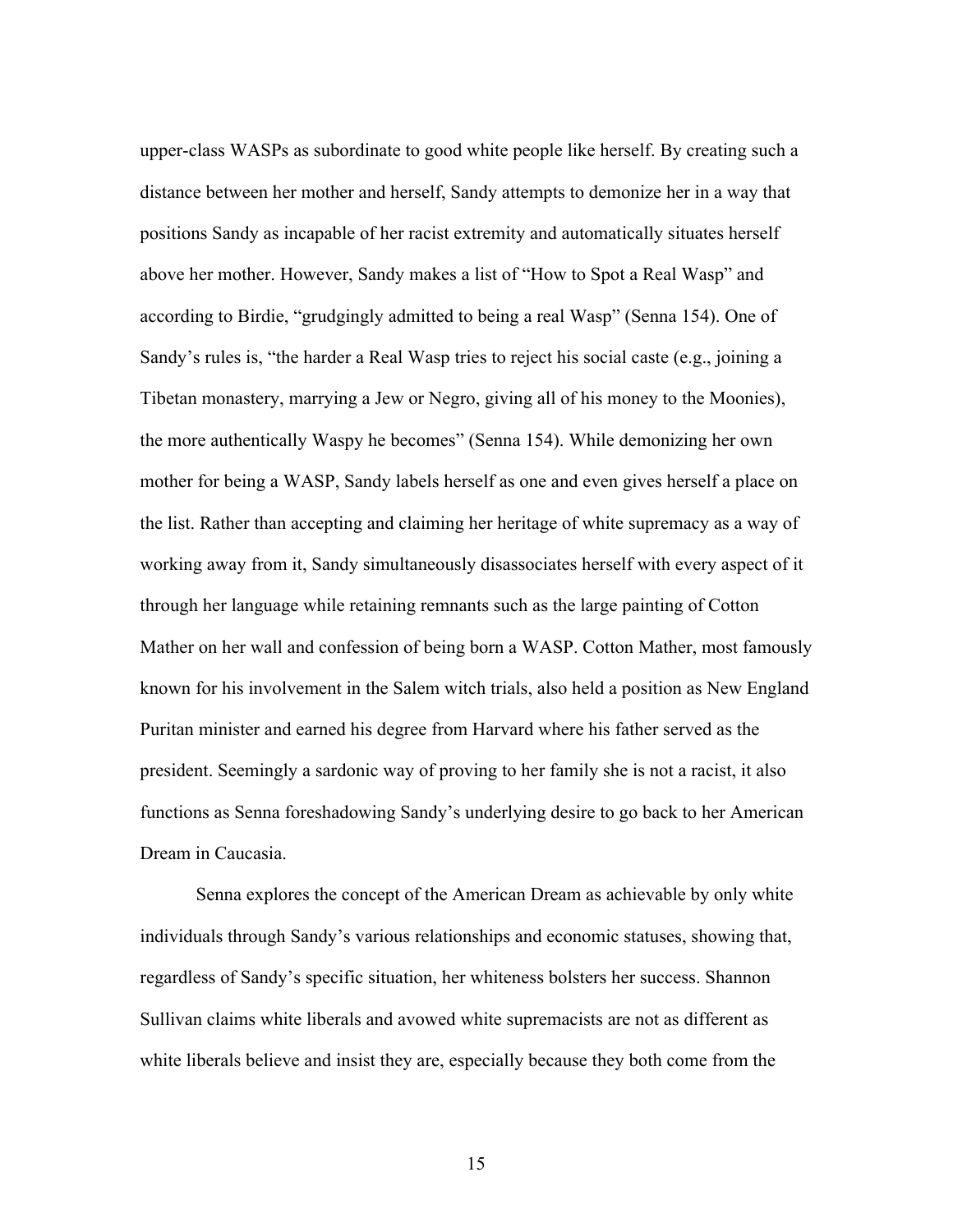same background of assumed white domination (4). Senna dramatizes this concept through Sandy's marriage to Deck and later relationship with Jim in Caucasia in order to create a satirical commentary on the American Dream and how it always works out for individuals who are racially coded white enough. The night Deck leaves, he tells Sandy, "'People can't ever truly get away from where they came from. And you, Ms. Sandra Lodge'—he pronounced her maiden name with venomous clarity— 'need to go back to Cambridge'" (Senna 24). Deck goes on to say, "'You belong in the Square, just where I found you, Sandy, no matter how much you try to fight it. You're a Harvard girl at heart… And I need to go to Roxbury. Find me a strong black woman. A sistah. No more of this crazy white-girl shit" (Senna 25). Birdie characterizes these comments as "taunts," but they are also Deck's explicit recognition of Sandy's position in relation to the whiteness of the American Dream. Sandy met Deck when he was a student in her father's class at Harvard, positioning him in an upward movement towards securing the American Dream. However, Sandy saw in Deck the opposite of her current life: a black man. Both Sandy and Deck were searching for a life contrasting their current one; one running from the "cream of Cambridge society" and the other running towards it (Senna 31). Deck gained entrance to a version of the American Dream by marrying Sandy, graduating from Harvard, and working as a university professor. According to Shannon Sullivan, "[The middle class] is inseparable from the American Dream and the Protestant work ethic: everyone who works hard can succeed. There supposedly are no social barriers or caste systems that would block a person's ability to change her status in life" (7). But despite all his success, Deck still has to hide under a blanket when going through certain neighborhoods and has strangers call the police on him for kidnapping his own light-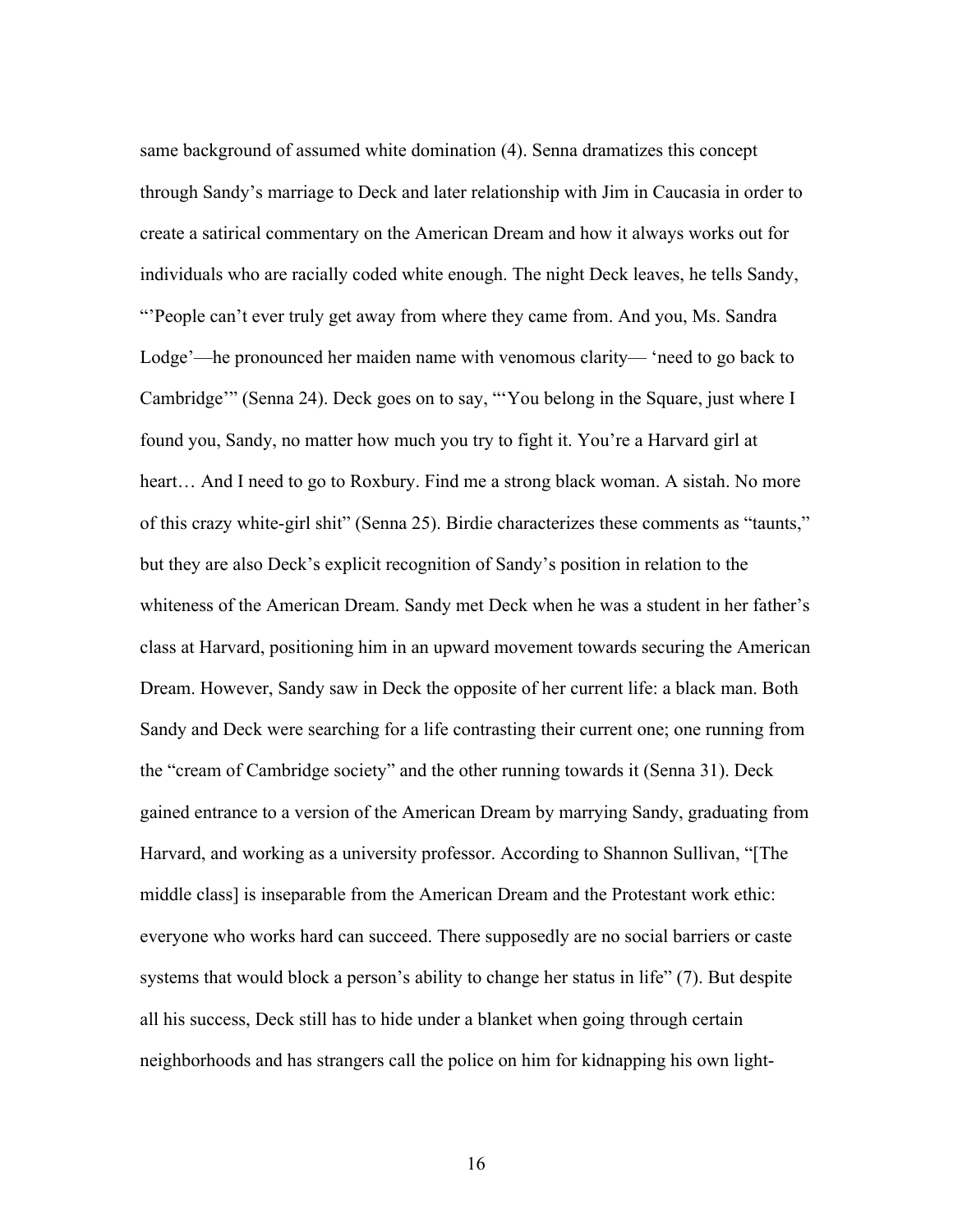skinned daughter, Birdie (Senna 40, 60). These instances show Deck does not have access to the American Dream due to his skin color, even though he has worked hard to succeed a position that would gain white men entrance. This realization drives Deck to leave Sandy and tell her to stop fighting who she really is: a white woman from Cambridge.

Senna's satirical commentary on the American Dream's sole availability to white people is deeply intertwined with Sandy through her childhood and parenting of Birdie and Cole. Despite having left Cambridge, not attending college, and entering into an interracial marriage right after *Loving v. Virginia*, Sandy's position and ability to obtain the American Dream never waver, thanks to her whiteness. However, her position as a white woman drives her outlook towards raising her children and the best course of action in the Black Power Movement. Notwithstanding efforts to end racism against African Americans through various undisclosed and possibly illegal activities, parenting Birdie and Cole illuminates Sandy's deeply ingrained racial bias. Sandy and Deck homeschool Birdie and Cole rather than send them to public school in order to keep them "safe from the racism and violence of the world" (Senna 26). Deck eventually changes his mind and wants to send them to an all-black school in Roxbury, to which Sandy replies: "I mean, I guess the school makes some sense with Cole. But Birdie? Look at her sometime, really look at her. Try to see beyond yourself and your goddamn history books. She looks like a little Sicilian" (Senna 27). Deck does not take Sandy's comment lightly, responding: "I know what my daughter looks like, thank you. Maybe you need to cut this naïve, color-blind posturing. In a country as racist as this, you're either black or you're white. And no daughter of mine is going to pass" (Senna 27). To live in Caucasia,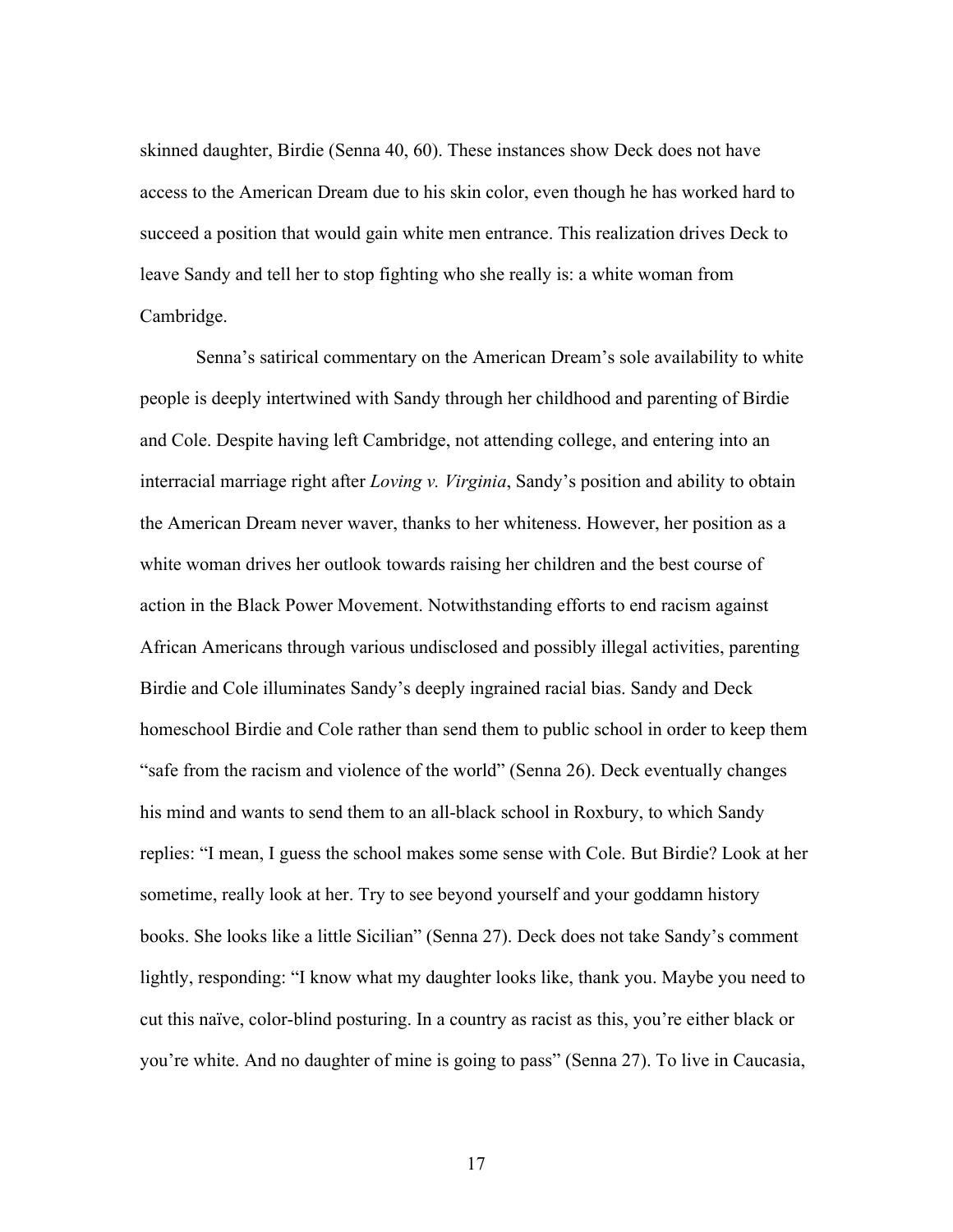one has to accept the racial binary and throughout the course of the novel Senna explores that forced binary. In Sandy's mind Birdie is always white, while Deck makes his kids choose their black side by declaring his daughter will not pass as white. Even though both girls were raised in the same environment, they are treated as separate races by their parents: Deck favoring Cole because of her dark skin and Sandy favoring Birdie because of her light skin. Deck tells Sandy to stop pretending to be color-blind, while in reality they both racially code their daughters solely based on their skin color. For both, it is Cole's skin color that produces specific imagined actions; Sandy can justify sending only Cole to school in Roxbury and Deck will teach only Cole about African-American history. Senna not only casts Sandy as clinging to her racial bias passed down through the generations of white domination, but also casts Deck as portraying a preference for the daughter whose skin more closely resembles his own. Their racial biases not only lead Deck and Sandy to separate, but also explain their destination of choice: Deck heads for Brazil in search of black freedom, and Sandy drifts through various Caucasia(n) places for four years before settling in Caucasia, New Hampshire in search of her perfect American Dream.

Senna's portrayal of Sandy casting herself as a (white) martyr for the (black) cause not only illuminates Sandy's blindness to her white privilege, but also her white privilege toward the attainment of the American Dream. Before dividing up Birdie and Cole and going into hiding from the FBI for her unmentionable illegal activities, Sandy begs Deck to run away to Canada with her and the girls. When he rejects her pleas, she lashes out, "And to think, I actually thought you'd approve. I thought I could trust you. But you're just like my mother. In blackface" (Senna 118). Senna shows Sandy making a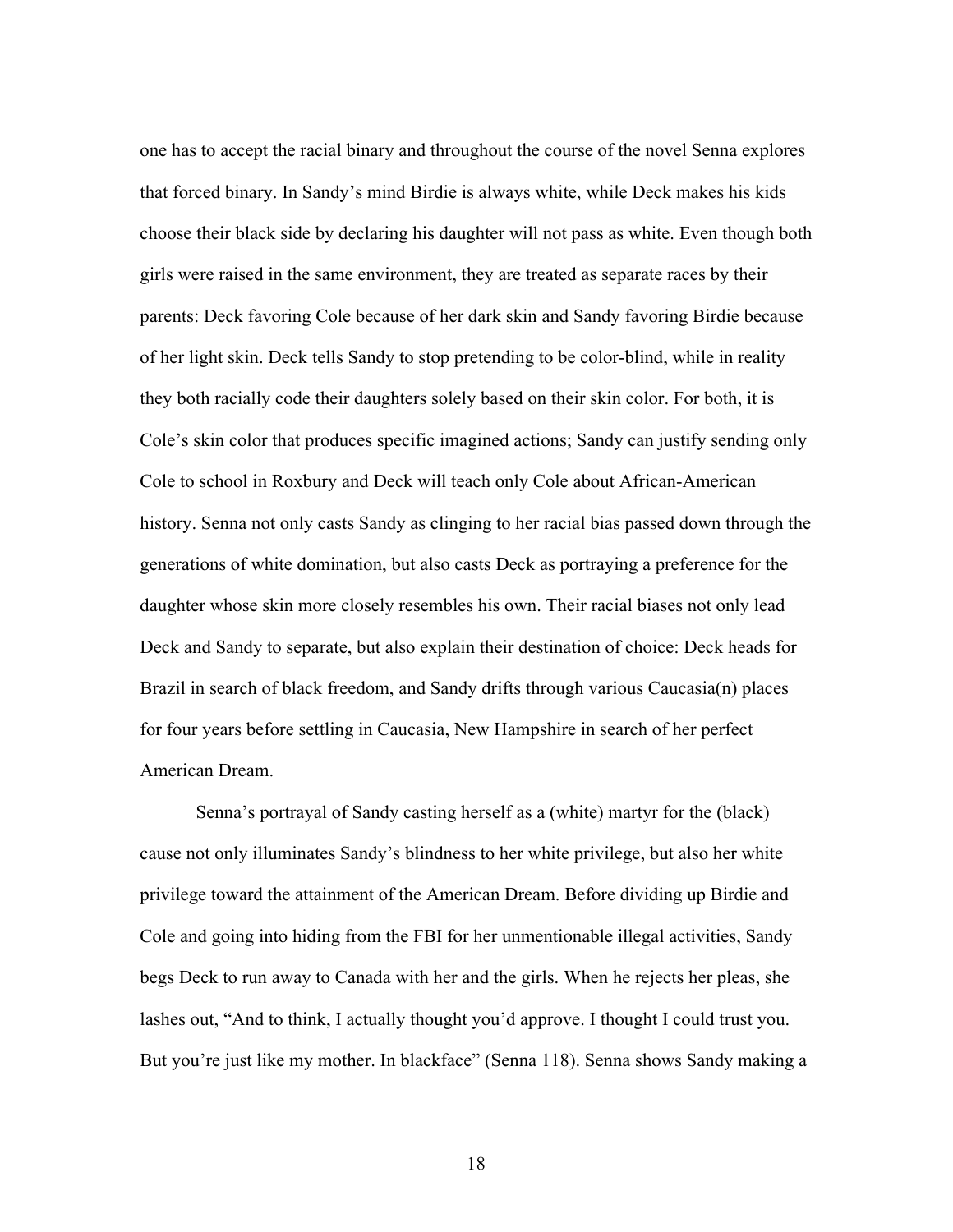martyr of herself through her belief that she has made the ultimate sacrifice for the cause by leaving her bourgeois life in Cambridge to marry Deck and fight for racial equality. Since Deck has only gained academic success, Sandy does not believe his efforts are as worthy as hers. Though supposedly fighting the same fight—racism in America through the same Black Power movement, Deck and Sandy view each other's approaches as nonsensical and ineffective. While Deck takes an intellectual approach by writing books, conducting research, and teaching college courses, Sandy allows people on the run to take refuge in their home, holds midnight meetings with radicals, and stores weapons in their basement. Living with Deck, Sandy is fully enthralled in the fight for racial equality; however, once she has entered Caucasia, she avoids mentioning the name Deck or Cole and immerses herself fully into her new identity as Sheila.

Representing the ideal citizen of Caucasia, Sandy goes through several changes that bring her closer to her younger, WASP self. Sandy is "seventy pounds lighter" when she settles in Caucasia, making her "the woman her mother always wanted her to be willowy, fragile, feminine, a shadow of her former self" (Senna 145). In addition to her new look, Sandy begins a relationship with a white man, Jim. Before this relationship starts, Birdie says, "I didn't like it when she flirted with white men. It seemed to be taking our game one step too far, becoming the other woman rather than just playing her" (Senna 144). This aversion Birdie feels when seeing her mother flirt with white men translates to her disgust with Jim. She avoids spending time at home as much as possible, so she doesn't have to see her mother and Jim acting romantically, choosing instead to hang out at her friend Mona's trailer. Birdie sees her mom's relationship with Jim as the pinnacle of the American Dream—a white, nuclear family living in a picturesque home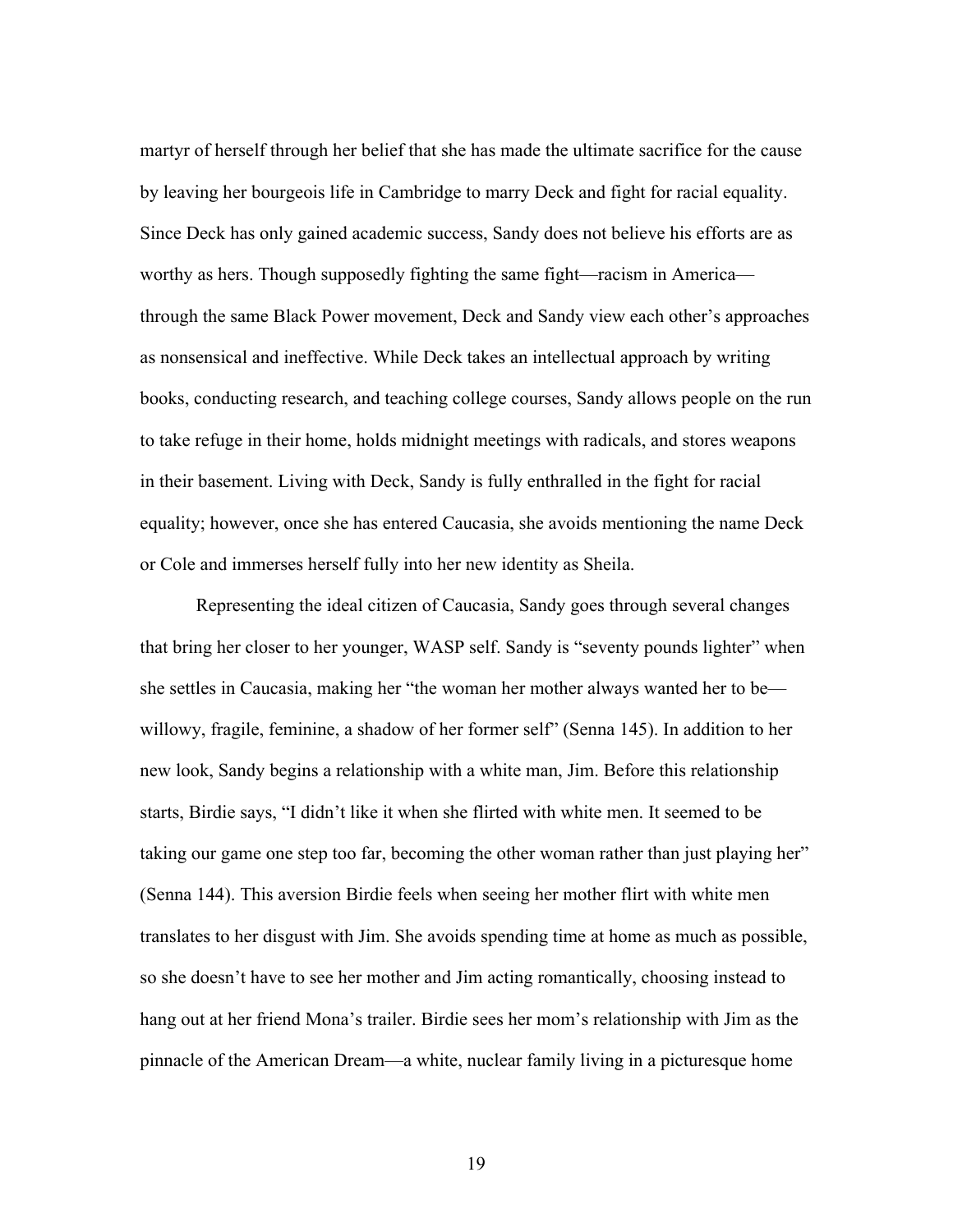and spending wholesome time together. Though Birdie does not label this relationship as the American Dream, she constantly avoids interaction with Jim saying, "Something in me resisted," ultimately supporting her decision to remove herself from the American Dream narrative completely (Senna 256).

In addition to Sandy's full appearance transforming into Caucasia's model citizen, her new boyfriend, Jim, is satirized as the good white man, making him the perfect match to Sandy's good white womanhood. Jim repeatedly references his three years spent living in Jamaica, as if living in a predominantly black country aligns him more closely with African Americans and gives him a better perspective on their life as a minority in white America. Additionally, Jim lives in a "little shack filled with Jamaican artifacts," wears clogs, loves reggae music, and smokes marijuana (Senna 181). These attributes are similar to Sandy's embodiment of good white woman Shelia, who does Tai Chi, dyes her hair with henna, and smokes marijuana. Despite his good white personification, getting lost in New Haven Jim confronts a group of three black teenagers who throw a rock at his car. When one of the teenagers sends him home, telling him, "You're not in your neighborhood now," he pushes the kid and exclaims, "Listen, kid, don't tell me where I belong. I used to live in Jamaica" (Senna 264). Jim implies he is not like other white men as he knows more about black people and is comfortable living with them, for which he receives a punch in the face. Once back in the car, Jim says, "I swear, I try to be liberal, I try really, really hard. But when you meet fucking punks like that, you start to wonder. I mean, Jesus, what did we do to deserve that? We're on their side, and they don't even know it" (Senna 265). Retreating to his imagined identity as a good white man, Jim immediately blames the teenagers for the situation getting out of hand, completely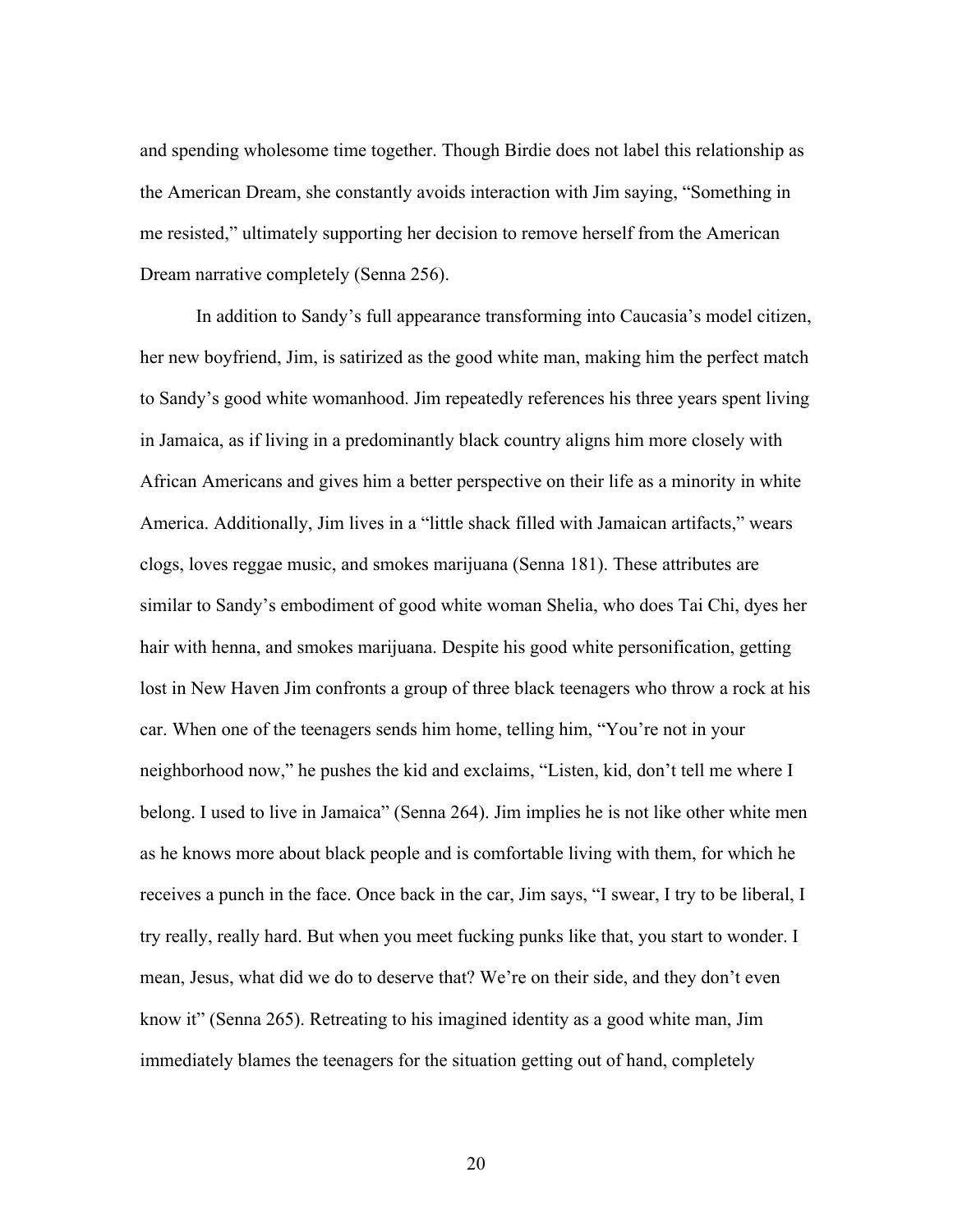disregarding his own instigation and claiming he is on their side. By blaming the victimized people he claims to be fighting for, Jim erases his accountability and is able to maintain his good white man position. During the confrontation, Birdie reflects, "I didn't want the teenagers to think I belonged with these white people in the car" (Senna 264). She quickly disassociates herself from white people, hoping the black teenagers would see her as one of them instead. Though Birdie originally aligns herself with the white people in Caucasia, specifically with Mona, Birdie steadily moves towards this turning point over her two years as Jesse Goldman and ultimately recognizes her displacement in Caucasia. Sandy already maintained a space in Caucasia and the American Dream through her WASP exterior and heritage; she just needed to reclaim that space as hers when she was ready. Birdie, on the other hand, was forced into Caucasia's American Dream by her mother's yearning to come back and slowly realizes it is not a place she wants to be a permanent resident.

Entering Caucasia as a biracial person with the ability to pass is the simplest part of trying to accomplish the American Dream whereas fearing the discovery of the partial black identity among overt racists is the real complication. Birdie does not fit in Caucasia, due to her biracialism, but she is also unable to escape because of her biracialism and Sandy's decision to put down roots. Acknowledging from the beginning that she is unlike the natives of Caucasia because of her life on the road and being separated from other kids for four years, Birdie is nervous to start school. However, her experience is radically different from Nkrumah School; in Caucasia's school Birdie is already accepted based on her skin color, saying, "I blended in perfectly" (Senna 242). Instead of being a racialized outcast, she is just a "weird chick" (Senna 220) who dresses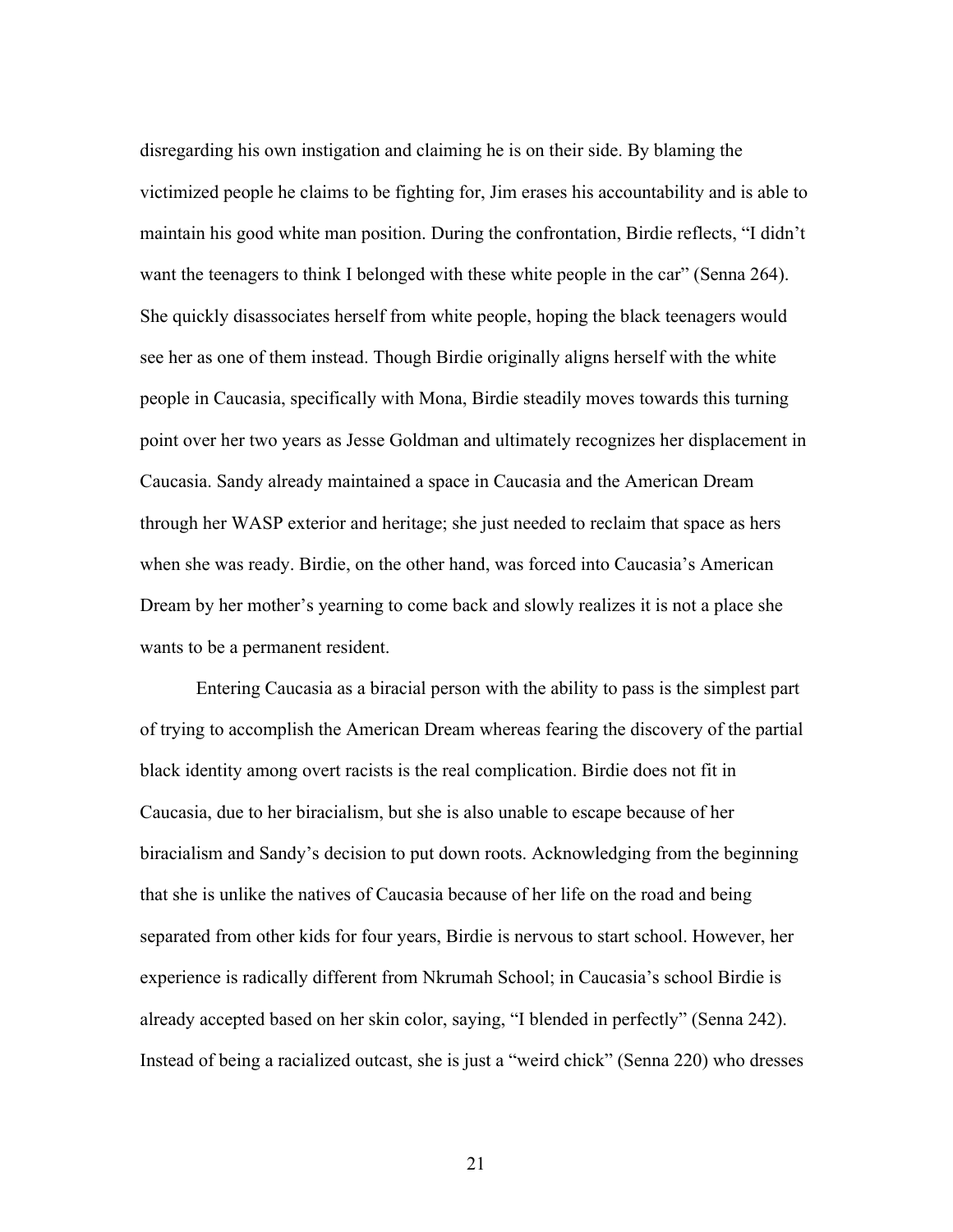"like a much younger child, in high-water dungarees and a pair of hot-pink Converse sneakers…[a] T-shirt announc[ing] some truckers' convention, and hair [that] hung unevenly" making her appear "wild and ill-fitting, like a girl raised by wolves" (Senna 144). Despite her initial label as weird, Birdie makes friends with Mona and her clique on the first day of school, based on their envy of her friendship with white, wealthy Nick Marsh. Even though her skin grants her acceptance with Mona, she changes herself "into one of those New Hampshire girls" with her new talk, walk, and application of "blue eyeliner and frosted lipstick" (Senna 233). Always aware of being an imposter, Birdie's transformation ensures she is not mistaken as an outsider and helps to secure her place in Caucasia.

Senna's choice to portray Birdie as Jewish allows for her satirical commentary on the racial hierarchy present in Caucasia. From the outside, other kids refer to Mona and Birdie as the "awesome twosome," but around Mona Birdie is "usually performing, trying to impress her, but never letting her in" (Senna 233). Birdie must enact a double performance to remain in Caucasia: Jewish Jesse Goldman for her mother and a white girl from New Hampshire to remain friends with Mona. Performing two acts away from her true self as Birdie Lee slowly starts to wear on her identity consciousness and causes Birdie to drop the first act, and eventually the second. Birdie does not verbally announce her made-up Jewish background while in Caucasia, but she does wear a Star of David around her neck, up until Mona's brother yells racial epithets at her from his car while throwing pennies at her (Senna 245-6). This encounter, followed by Mona questioning, "So, are you Jewish, or what? I mean, is that what that necklace is for?" causes Birdie to never wear the Star of David again—fully embracing her passing as a Caucasia native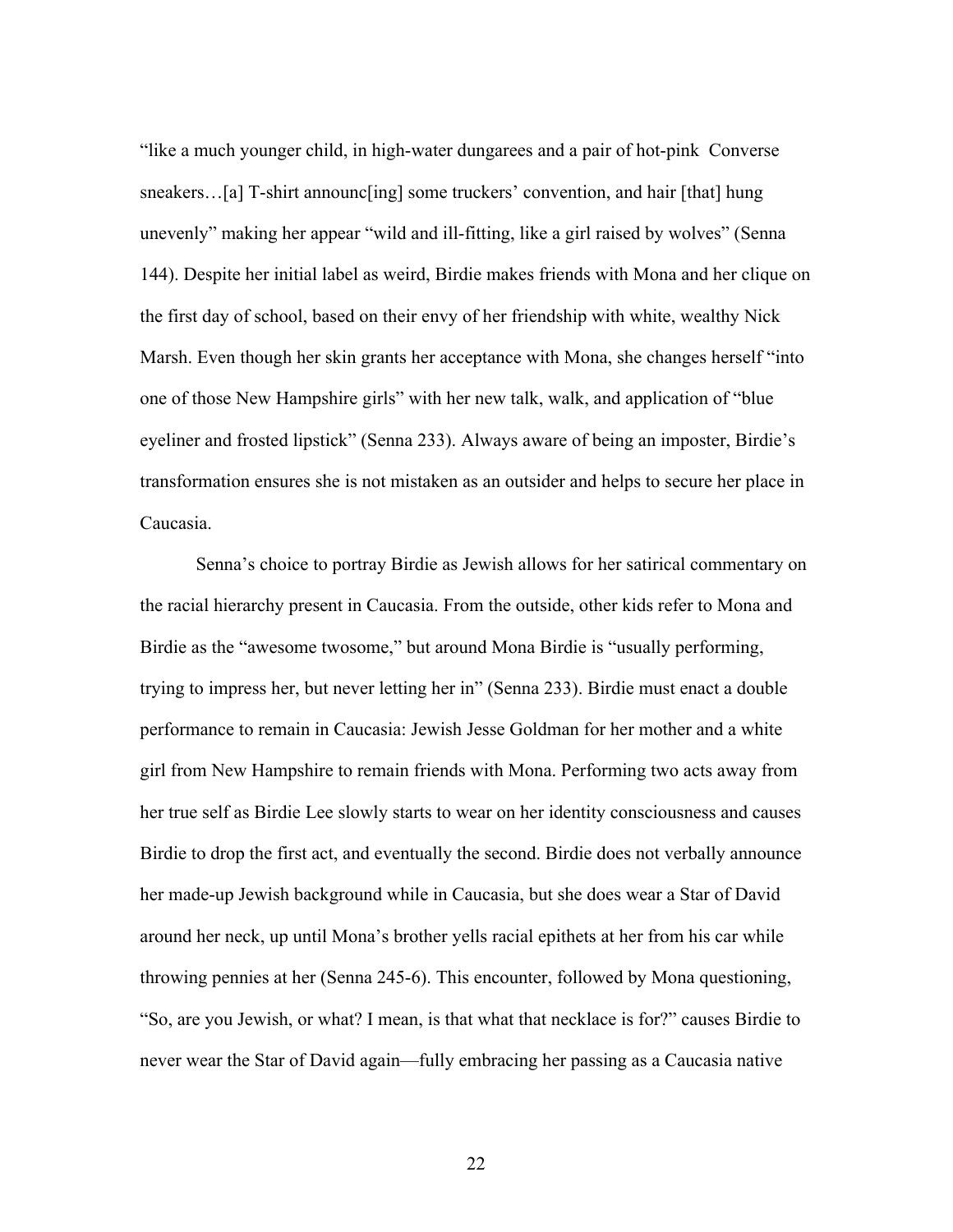(Senna 247). This act of dropping the Jewish identity allows Birdie to become the monolithic white typically embodied by passing narratives and American Dream successors.

There is always a possibility of racism towards individuals who are not racially coded "WASP," such as Jewish Americans, despite their position on the color line. Hanging out with Mona and her family, Birdie often hears their use of racial slurs for both African Americans and Jewish Americans. Engulfed by the narrative her mother created for her to survive in Caucasia as a white girl, Birdie finds "safety in th[e] pantomime" when Mona or her family use racial slurs around her, "sometimes a little laugh escaping" from her throat (Senna 233). She says that "the less I behaved like myself, the more I could believe that this was still a game. That my real self—Birdie Lee—was safely hidden beneath my beige flesh, and that when the right moment came, I would reveal her, preserved, frozen solid in the moment in which I had left her" (Senna 233). Birdie never loses sight of the fact that she does not truly belong in Caucasia and that her persona as Jesse Goldman is just a safety requirement. Her white identity is allegedly required to prevent the FBI discovering their whereabouts and arresting Sandy, as well as making it possible for them to remain in Caucasia and achieve security and the American Dream.

Individuals engaged in passing are often hyper-aware of other biracial people, fearing their own identity could be revealed if a resemblance is detected by white Caucasia citizens. In Nkrumah School Birdie was made fun of and ostracized by the black students for looking white. Now, in New Hampshire, her whiteness puts her in a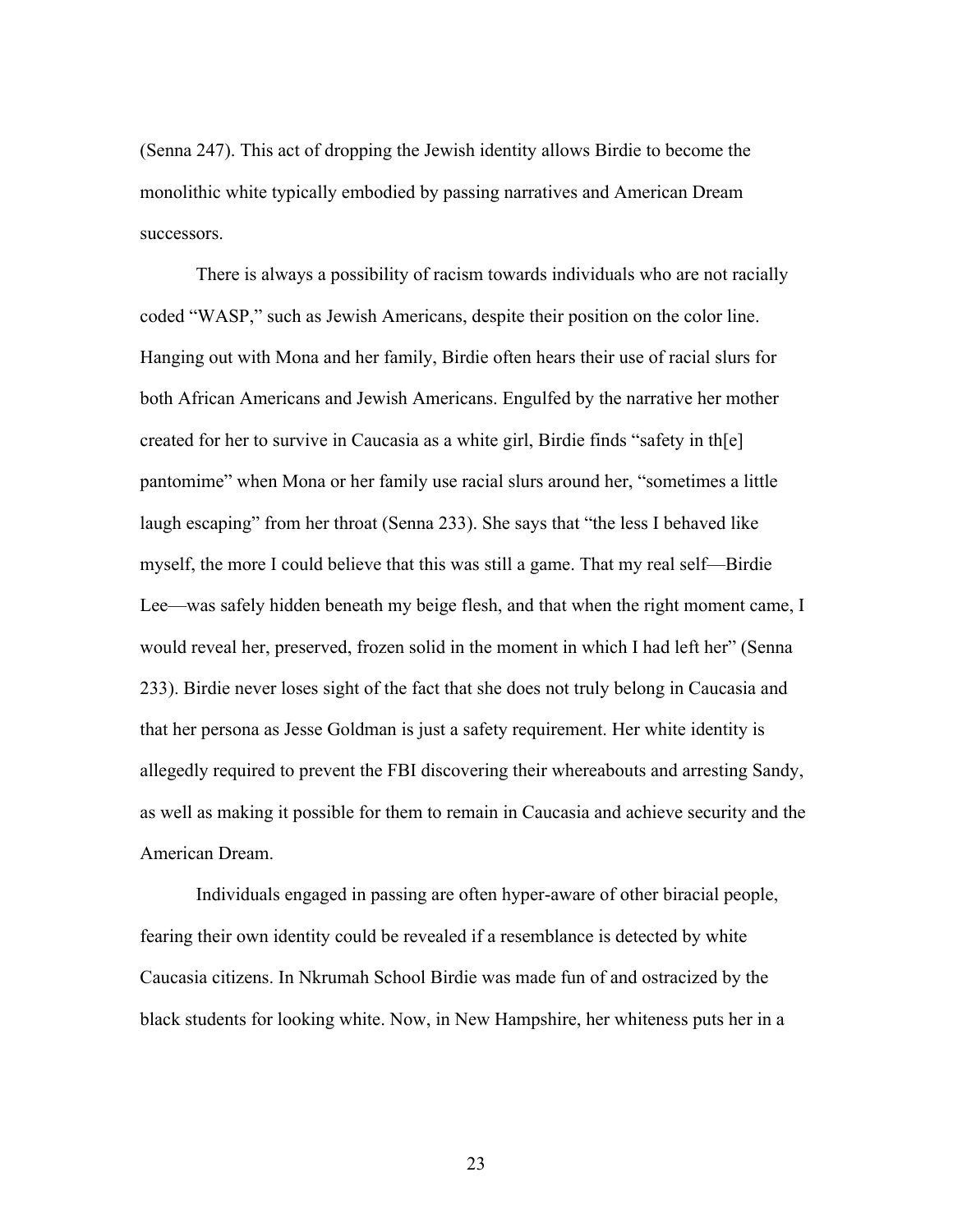situation where she, through silence and friendship with Mona, chastises Samantha who appears (too) black. The first time Birdie sees Samantha, she says:

The girl was black like me—half, that is. I could spot another one immediately. But her blackness was visible. Deep-set eyes, caramel complexion. She looked tired, with dark bruises of exhaustion around her eyes. Her features were a jumble of tribes and unplanned unions—full lips, a tangle of half-nappy black curls that she wore pulled away from her face with a headband. (Senna 223)

Samantha's jumbled and unplanned features not only suggest the history of rape and slavery that is tangled with biracial Americans, but also speaks to the selectivity of Sandy and Deck's planned union. Birdie's friends make fun of Samantha, repeatedly calling her "disgusting," "'Wilona,"' and "'Brown Cow'" (Senna 223). Identifying Samantha as biracial like her, Birdie understands the power skin color grants or denies individuals in different spaces. Acknowledging that Samantha is degraded for her skin being too dark, Birdie remains silent while Mona and the others ridicule her to avoid them finding out she is just like Samantha only able to pass. Birdie admits to disassociating her life and identity as Jesse Goldman from her life and identity as Birdie Lee saying, "I would think, 'You,' not 'I,'" and that "as long as the girl was 'you,' I didn't feel that I lived those scenes, only that I witnessed them" (Senna 190). Yet, living in Caucasia for two years she transforms herself deeper into a New Hampshire type of girl, seemingly hoping to connect with her white identity. Samantha's presence as another biracial body that does not belong in Caucasia makes Birdie unable to shake her own incongruous identity unfit for Caucasia. At a house party with Mona, Birdie asks Samantha what color she is, and she responds, "I'm black. Like you" (Senna 286). Birdie immediately leaves the party,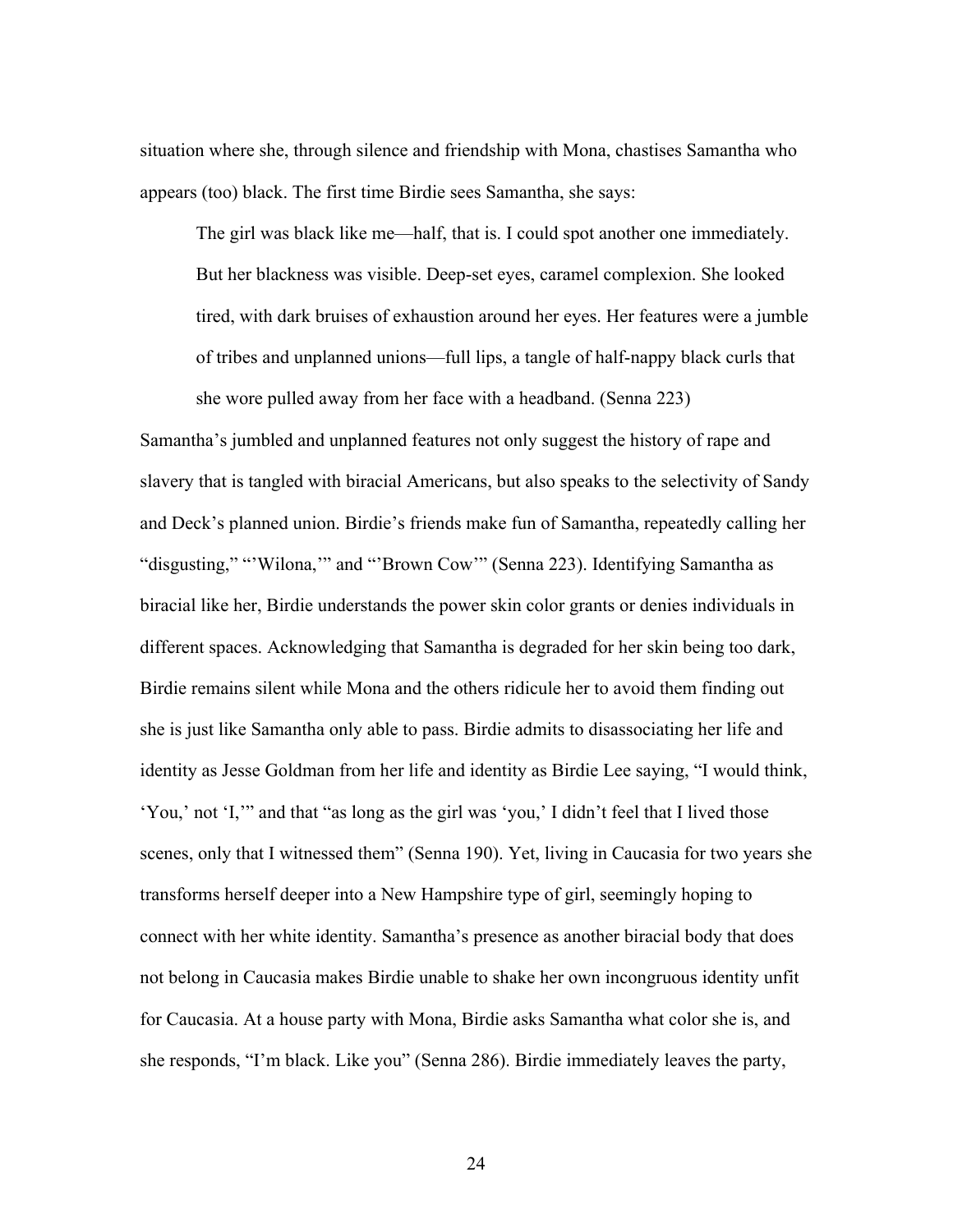her mom, Caucasia, and the American Dream behind in search of the identity she left in Boston. Birdie says, "Those words had made something clearer. Made it clear that I didn't want to be black like Samantha. A doomed, tragic shade of black. I wanted to be black like somebody else" (Senna 321). Samantha will never achieve the American Dream in Caucasia because she is racially coded as black; her exterior positions her as the token in Caucasia, forever enduring racial slurs while vying for acceptance from the white citizens. Birdie concedes she has altered her appearance to earn acceptance into Caucasia as a black girl who can pass, and decides she no longer wants to be a shade of black that allows her to live in Caucasia. She sees Samantha's ending as tragic due to her skin color, mimicking the tragic ending the typical mulatta faces in traditional passing narratives. Deciding to change her perceived ending as a passing character in Caucasia, Birdie leaves in search of a black identity to be proud of. Birdie's exit from Caucasia, both the location in New Hampshire and the site of the American Dream, starts Senna's non-traditional ending to her satirical passing narrative.

Traditional passing narratives usually have tragic endings: the mulatta woman dies; her black identity is revealed, and she loses everything (money, social status, children, etc.); or she marries a white man and sterilizes herself to avoid having a darkskinned baby and revealing her black identity. An example of a traditional tragic ending is Nella Larsen's *Passing*. Once her husband discovers her half-black identity Clare Kendry meets her untimely demise from an apartment window. Clare successfully achieves the American Dream by passing as a white woman, warranting the ability to marry a rich, white man and live lavishly. However, just as the Great Depression Larsen anachronistically parallels in the novel claimed the lives of various citizens who fell for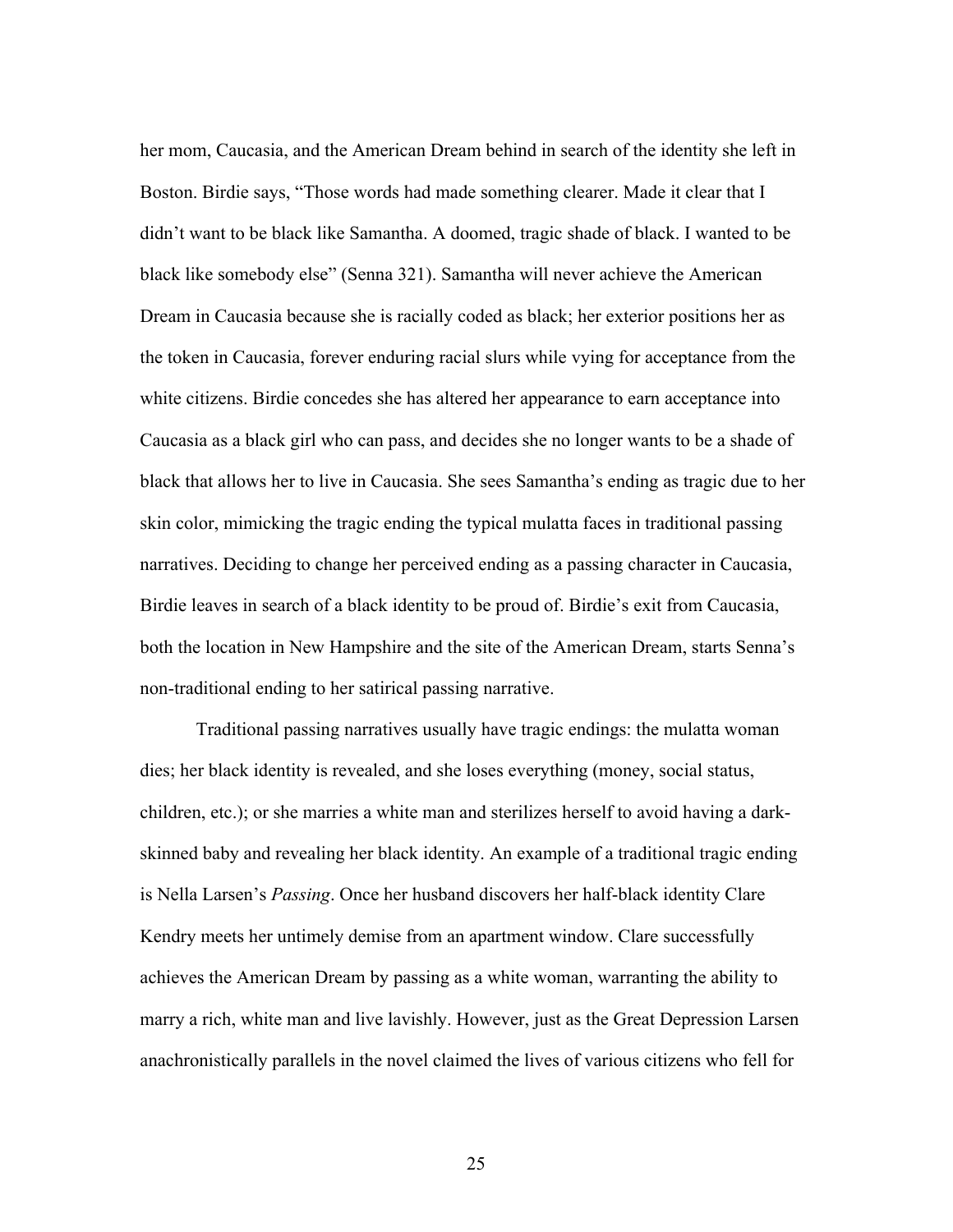the materialistic, racialized American Dream, Clare's fall from an apartment window ends her life after successfully claiming the material and racial aspects the American Dream has to offer. Another archetypal tragic ending to a passing narrative is Fannie Hurst's *Imitation of Life*. Peola meets a white man while passing in Seattle, Washington and plans to marry him and move to Bolivia for his engineering job. She returns to her mother, Delilah, at the home of her mother's employer, Bea Pullman, to request they let her pass and pretend they do not know her if their paths cross in the future. To ensure her secret black identity is never revealed to her husband through their children's skin color, Peola sterilizes herself and tells him she is unable to bear children due to a complication. The desire to pass as a white woman is so strong in *Passing* and *Imitation of Life* that the characters are willing to die, sterilize themselves, and never speak to their mothers again to achieve the American Dream and secure life in Caucasia.

Danzy Senna's *Caucasia* captures the passing narrative through the lens of satire, setting up her conclusion as hopeful rather than tragic for the mulatta character, Birdie. According to Dustin Griffin, "satiric endings are often obtrusively open, not because the end of one story is always the beginning of another, or because literary constructions are subject to deconstructing or unraveling, but because the form and purpose of satire seem to resist conclusiveness" (96). *Caucasia* ends with Birdie travelling to California and finding her sister enrolled in college and renting a room with two other women, and her father living alone trying to get his book, *The Petrified Monkey: Race, Blood, and the Origins of Hypocrisy*, published. Senna resolves the mystery of Cole and Deck's lives over the past few years, with Cole telling Birdie about their travels to Brazil and back to America, but she leaves questions regarding Birdie's future. Vaguely, Cole asks Birdie to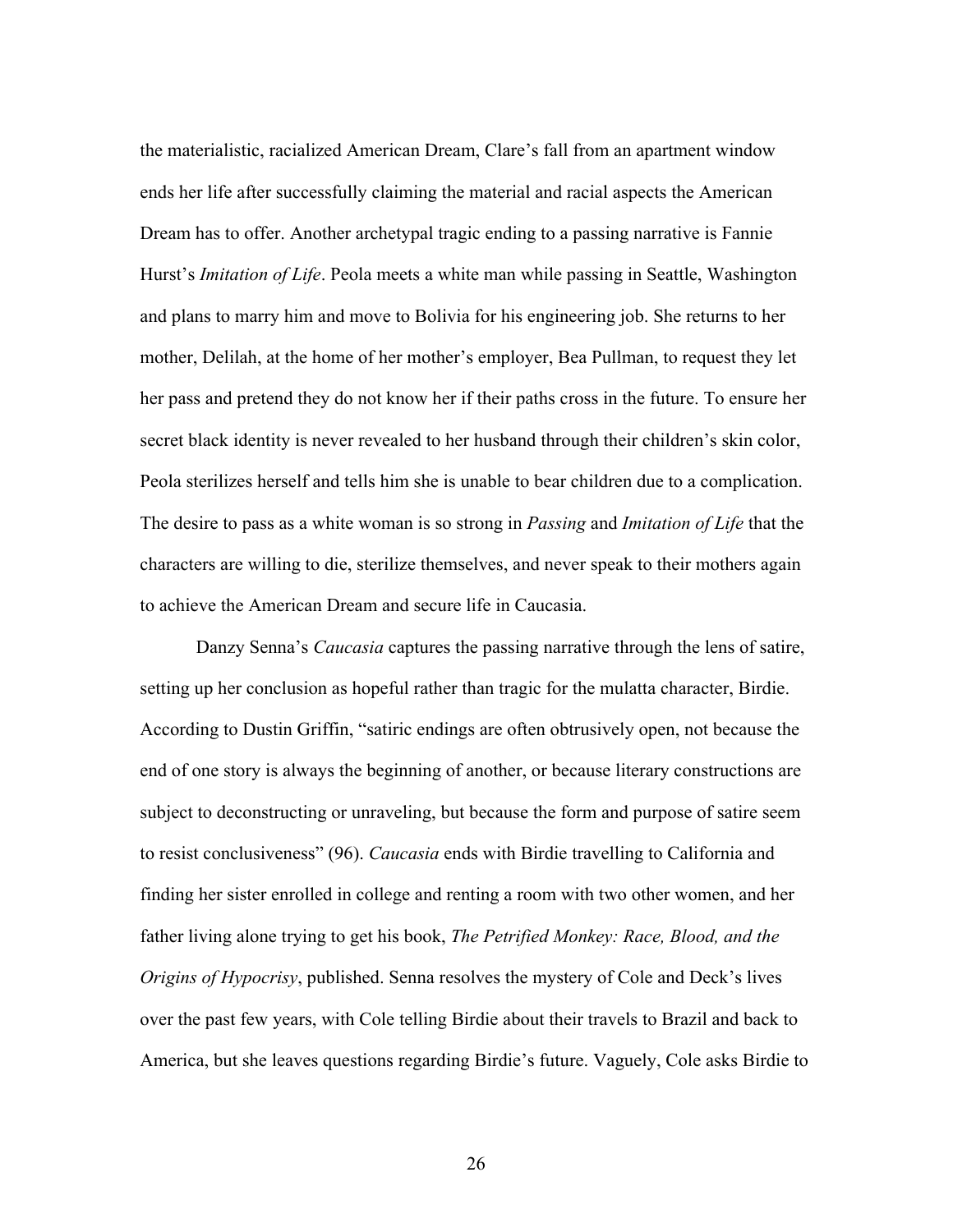stay with her and attend Berkeley High, to which Birdie agrees, but Senna does not give us a glimpse into that life. Instead, we are left with Birdie leaving to buy breakfast and almost waving to a biracial girl on the school bus, but stopping, "remembering where I was and what I had already found" (Senna 413). The last time Birdie saw a mixed-race girl on a school bus, it was Samantha in Caucasia, New Hampshire. Birdie no longer feels the need to know who the mixed girl on the bus is, like she did with Samantha, as she has already found herself by moving away from Caucasia and claiming her biracial identity and name. The last line leaves an image of the bus and mixed-race girl gone, leaving "just a blur of yellow and black in motion" (Senna 413). The blur represents Birdie's unclear future with Cole, but it also signals that there will be a future for her, unlike the tragic endings of many female passing protagonists. Choosing to not create a binding conclusion for Birdie, either positive or negative, Senna shows that biracial women have an opportunity to create their own future and should not be forced to settle for a disastrous ending. Accepting the novel as satire allows readers to understand Senna's inconclusive ending as taking a stand against the tragic endings biracial female characters historically face in passing narratives.

The satirical bent in Senna's non-traditional passing narrative is woven throughout the novel, especially through the title which functions as various predominantly white locations Sandy and Birdie travel to, including an undisclosed New Hampshire town and the upstate New York women's commune, Aurora. Along with the settings, the character's names—Cole, signifying her skin as the color of coal and Sandy, signifying her skin color as light like sand—are infused with irony. Additionally, Senna's satire flows deeper, stimulating Sandy's caricature of a good white woman, Birdie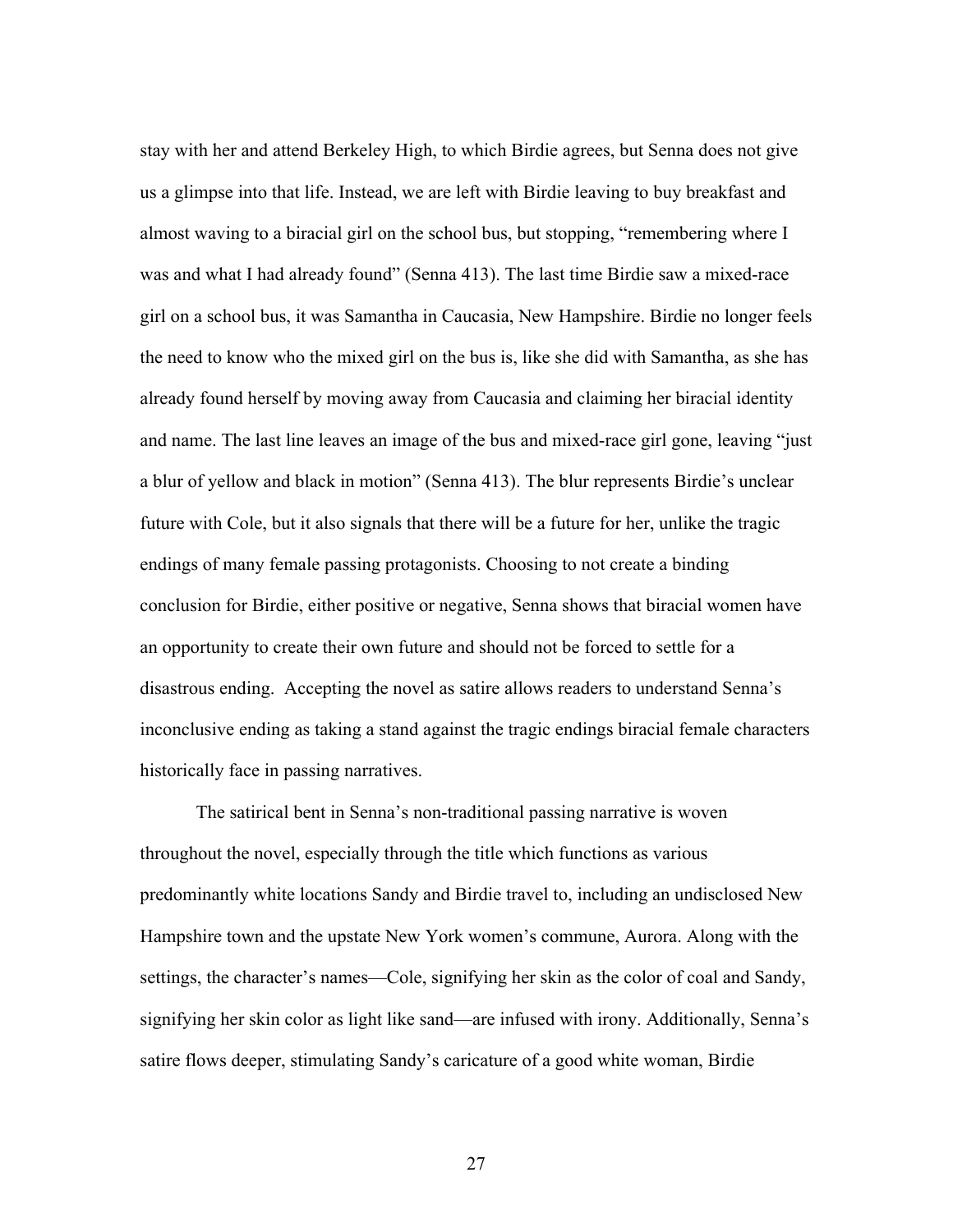passing as Jewish instead of a monolithic white, and ultimately Birdie's decision to ditch Caucasia and the American Dream in favor of her black identity and ability to live as black and white, rather than being forced to choose. From the beginning of the novel, Senna depicts a racial binary obliging Birdie to choose her white identity or her black identity. This binary is constantly stressed by her parents, school, classmates, and town, regardless of her physical location.

The tension Birdie feels between rejecting her whiteness in favor for her blackness while also yearning to live within her biracialism are two positions Senna implements in *Caucasia*. Early in her life Birdie desperately wants to shed her white exterior for her black exterior, namely to earn the same degree of love her father shows Cole. Though later, as she moves throughout Caucasia with her mother, she realizes the preposterousness in choosing and recognizes her true desire to live as both black and white. By the end of the novel, Birdie seems to have found a utopian society in California that does not require her to choose her blackness or whiteness and allows her to live as both at once. Cole even tells her, "If you ever thought you were the only one, get ready. We're a dime a dozen out here" (Senna 412). Senna placing Birdie in a utopia where she is no longer the token but one of many biracial kids, displays a possible way to overcome racial issues and remove the need for individuals to choose black or white. However, this rejection of racial differences verges on a cliched, easy resolution Deck satirically represents in the end when he tells Birdie "there's no such thing as passing. We're all just pretending. Race is a complete illusion, make-believe. It's a costume. We all wear one. You just switched yours at some point. That's just the absurdity of the whole race game" (Senna 391). Presenting both sides of a potential utopian solution to the racialized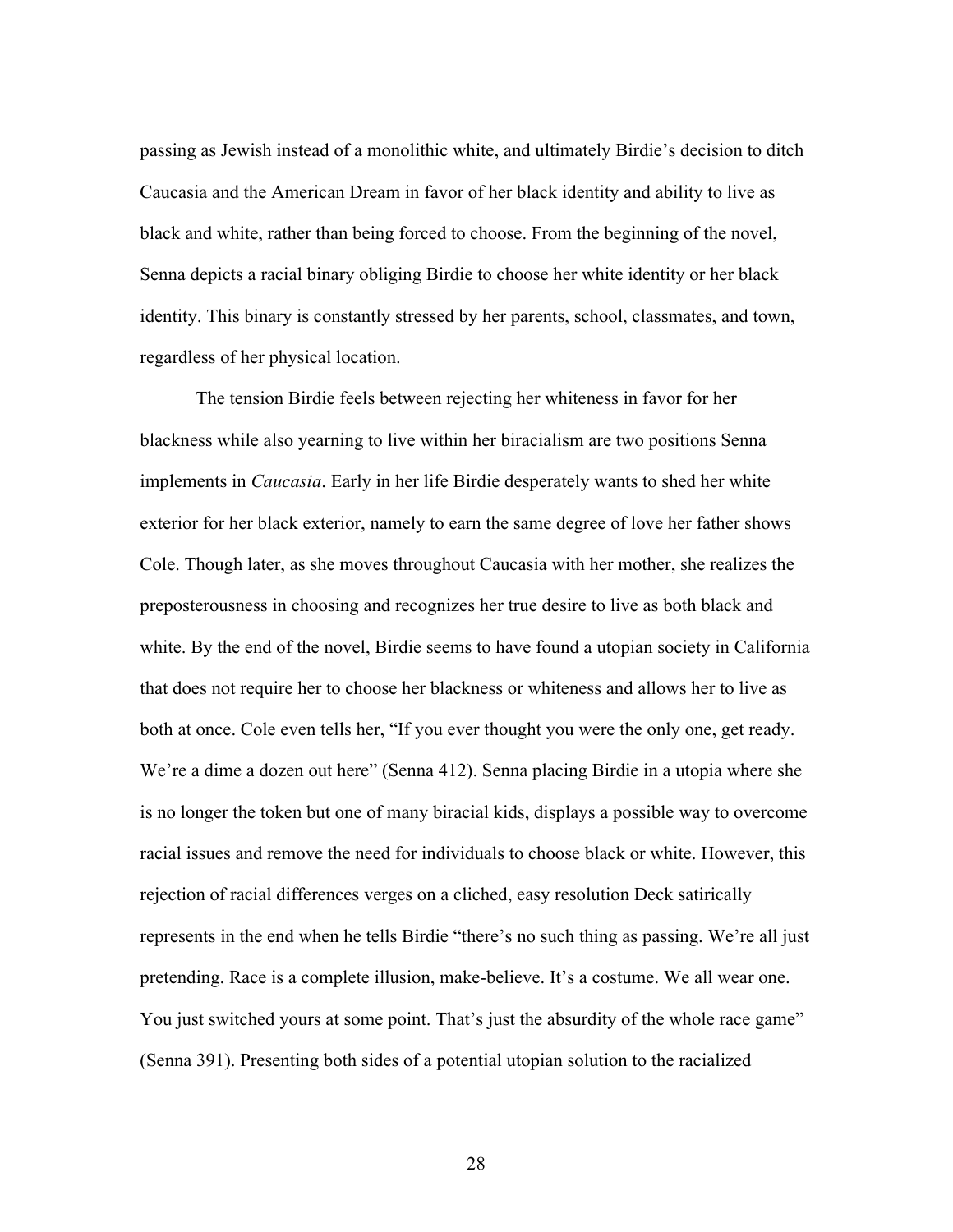problems in Caucasia, allows Senna to remain in the sphere of satire and not claim a definite answer. Instead, Senna invites *Caucasia* readers to not only recognize the toxicity of Caucasia, but also challenges them to advocate for and seek out solutions within their own communities and lives.

The ceaseless division between black and white a biracial person must decide between is the ultimate thread Senna keeps running through her satire—questioning the absurdity of forcing a body made up of multiple races to choose only one to identify and portray. As Sika Alaine Dagbovie observes, "Birdie particularly challenges the idea that people have to disappear, pass, or somehow change in order to survive or live happily" (102). Indeed, Birdie challenges the traditional passing narrative which implies that people of color must transform into white people, typically by passing, to survive or lead a happy life. Senna's satire changes the genre of passing narratives into one that critiques the racial binary in America by making fun of a system that encourages individuals to desire a life in Caucasia and achievement of the American Dream. By casting Caucasia as a location found practically anywhere in the United States, Senna shows that racial binaries and racism is not a localized issue, and the desire to achieve the white American Dream can be found everywhere.

Senna locates (bi)racial issues everywhere by not allowing individual groups or types of people to take the blame, but to foreground the system that shapes certain types of (white) people as the problem. The idea of Caucasia enforces an artificially binary identity onto biracial people, who are called to choose between their black and white identities. Analogous to Du Bois's double consciousness, Caucasia makes black and biracial individuals constantly view themselves from the eyes of white Americans,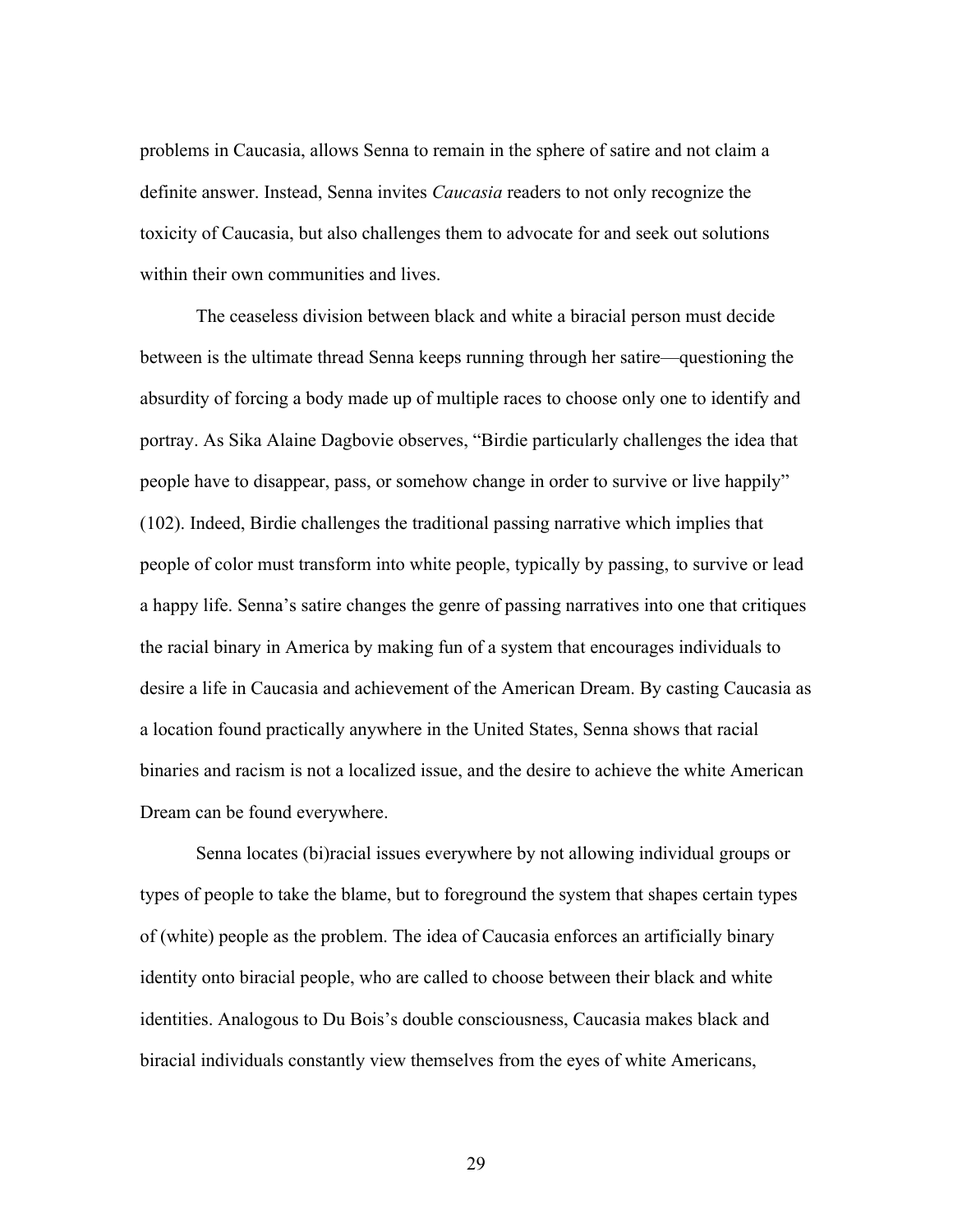always feeling the difference and incapability of achieving the American Dream. Danzy Senna featuring a biracial character attempting to find her place in a version of America that does not force her to choose her black identity or her white identity commands readers to look at the absurdity of white desirability that is represented through Caucasia and the American Dream. Through the use of satire in a passing novel, Senna's *Caucasia* begins to contend with the racism and colorism the various embodiments of Caucasia in the United States, both fictional and physical, perpetuates in order to sell a false American Dream to its white citizens.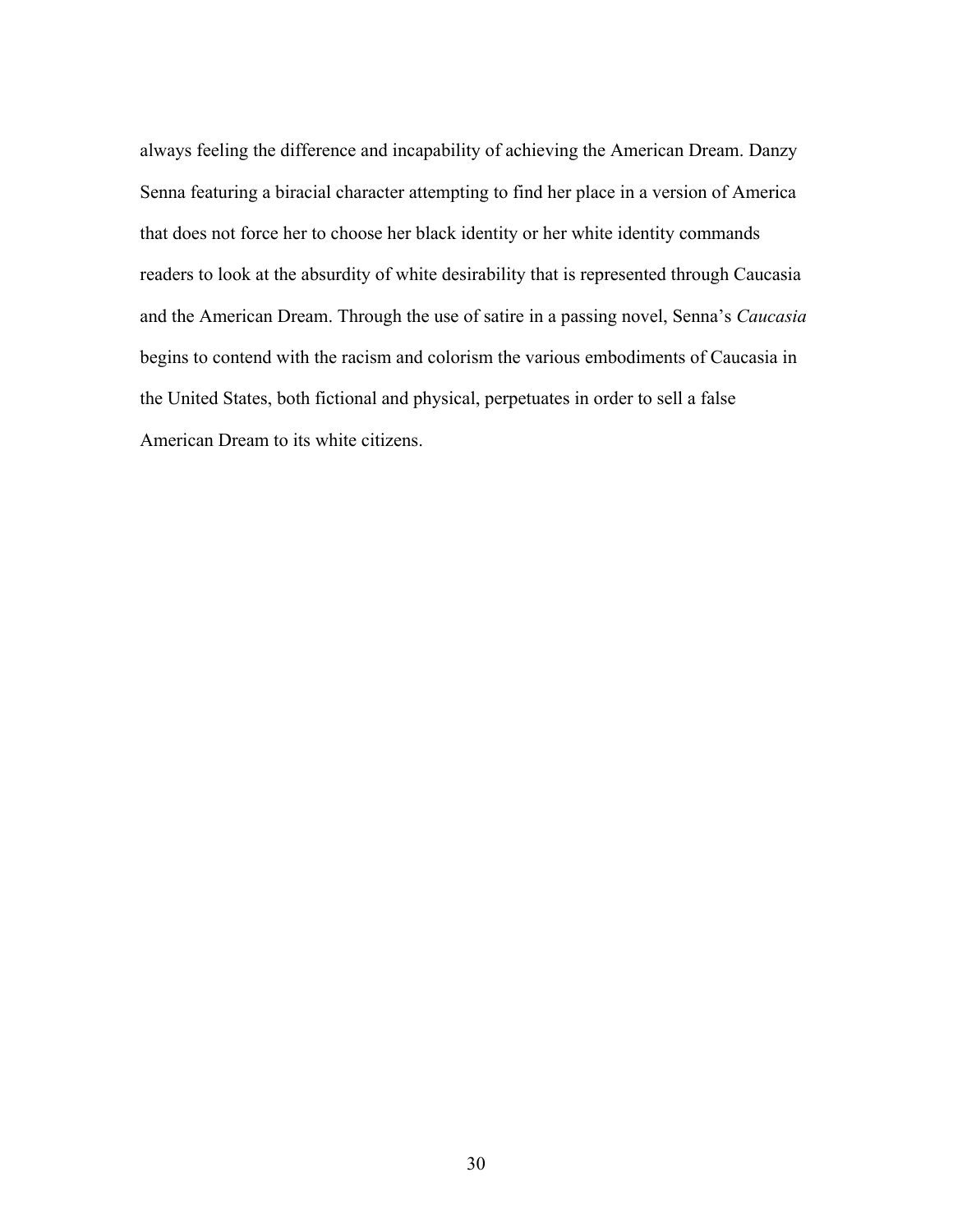#### Works Cited

Adams, James Truslow. *The Epic of America*. Little, Brown, and Company, 1931.

- Ashe, Bertram and Danzy Senna. "Passing as Danzy Senna." *Columbia: A Journal of Literature and Art*, no. 36, 2002, pp. 125-145.
- Boudreau, Brenda. "Letting the Body Speak: 'Becoming' White in Caucasia." *Modern Language Studies*, vol. 32, no. 1, 2002, pp. 59-70.
- Brox, Ali. "Simple on Satire: Langston Hughes, Gender, and Satiric Double Consciousness." *Studies in American Humor*, no. 21, 2010, pp. 15-28.
- Dagbovie, Sika Alaine. "Fading to White, Fading Away: Biracial Bodies in Michelle Cliff's *Abeng* and Danzy Senna's *Caucasia*." *African American Review*, vol. 40, no. 1, 2006, pp. 93-109.
- Du Bois, W.E.B. *The Souls of Black Folk: Essays and Sketches*. 8th ed., Chicago, A.C. McClurg & Co, 1909.
- Elam, Michele. "Passing in the Post-Race Era: Danzy Senna, Philip Roth, and Colson Whitehead." *African American Review*, vol. 41, no. 4, 2007, pp. 749-768.
- Grassian, Daniel. "Passing into Post-ethnicity: A Study of Danzy Senna's Caucasia." *The Midwest Quarterly*, vol. 47, no. 4, 2006, pp. 317-335.
- Greenberg, Jonathan. *Modernism, Satire, and the Novel*. Cambridge, England, Cambridge UP, 2011.
- Griffin, Dustin. *Satire: A Critical Reintroduction*. UP of Kentucky, 1994.
- Harrison-Kahan, Lori. "Passing for White, Passing for Jewish: Mixed Race Identity in Danzy Senna and Rebecca Walker." *MELUS*, vol. 30, no. 1, 2005, pp. 19-48. Hurst, Fannie. *Imitation of Life*. Duke UP, 2004.